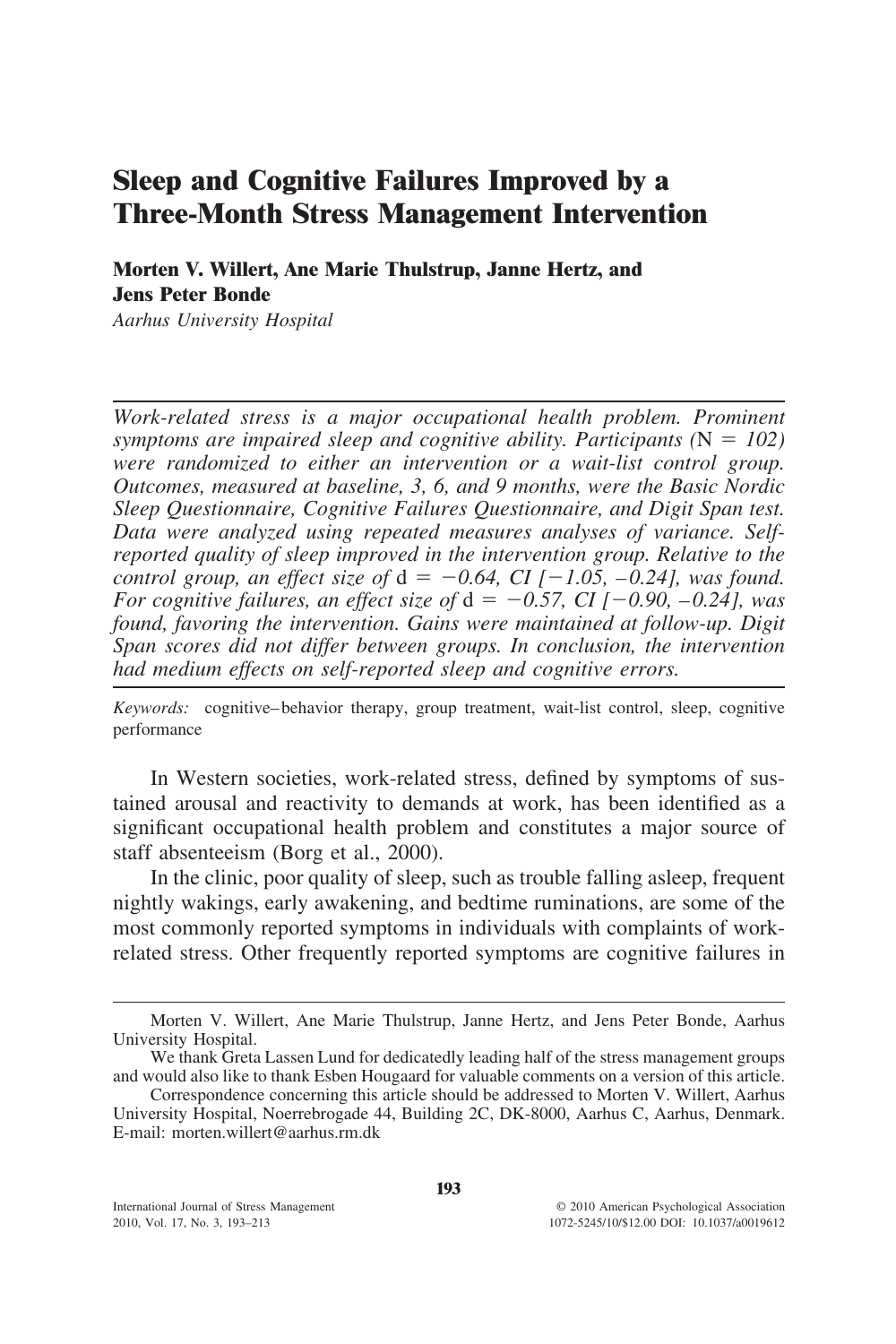everyday tasks, for example, forgetting what one was doing, forgetting what to fetch, forgetting names and appointments, and similar problems related to deficiencies in attention and memory. In addition, complaints regarding reduced problem-solving and learning abilities are also frequent (Schaufeli & Enzmann, 1998). These symptoms are seen as impediments to perform satisfactorily at work.

### **SLEEP AND STRESS**

Sleep is recognized as a fundamental human need (Maslow, 1943), and poor quality of sleep has been associated with a number of adverse health outcomes, ranging from increased risk of mortality (Kripke, Garfinkel, Wingard, Klauber, & Marler, 2002), heart disease (Nilsson, Nilsson, Hedblad, & Berglund, 2001), and diabetes (Nilsson, Rööst, Engström, Hedblad, & Berglund, 2004) to predicting long-term sick leave (Akerstedt, Kecklund, Alfredsson, & Selen, J2007). Normal duration of sleep in Western societies is estimated as 7–8 hr per night; duration of sleep below 6 and above 9 hr per night has been found to be associated with increased mortality (Youngstedt & Kripke, 2004).

Work characteristics, including effort–reward imbalance and demand– control imbalance, have been associated with poor quality of sleep (De Lange, Taris, Kompier, Houtman, & Bongers, 2004; Kudielka, Von Kanel, Gander, & Fischer, 2004). The causality of these associations can be assumed to be bidirectional because adverse psychosocial work conditions can lead to poor sleep through heightened hypothalamic–pituitary–adrenal axis activation, with special focus on the role of the hormone cortisol, and an increase in nightly ruminations. On the other hand, poor quality of sleep can reversely color the perception of the working environment in a negative direction, as degraded quality of sleep has been found to impair the individual capacity for problem solving and handling of everyday tasks (Beersma, 1998), making the handling of work tasks seem harder when one is not properly rested.

According to a review by Akerstedt (2006), earlier cross-sectional studies have demonstrated that stress is closely related to impaired sleep. It has also been shown that apprehension of a difficult next working day is related to poorer sleep quality. Sleep recordings demonstrate that stress is associated with shortened sleep, fragmentation, and possibly a reduction in the deepest stages of sleep. This opens a feedback mechanism, where shortened or disturbed sleep may act as a stressor in itself, as the following working day requires more effort, thus adding to the individual's psychophysiological stress reaction. However, as Akerstedt concluded much knowledge is still lacking, particularly on the effects of real-life work stress investigated in longitudinal research designs.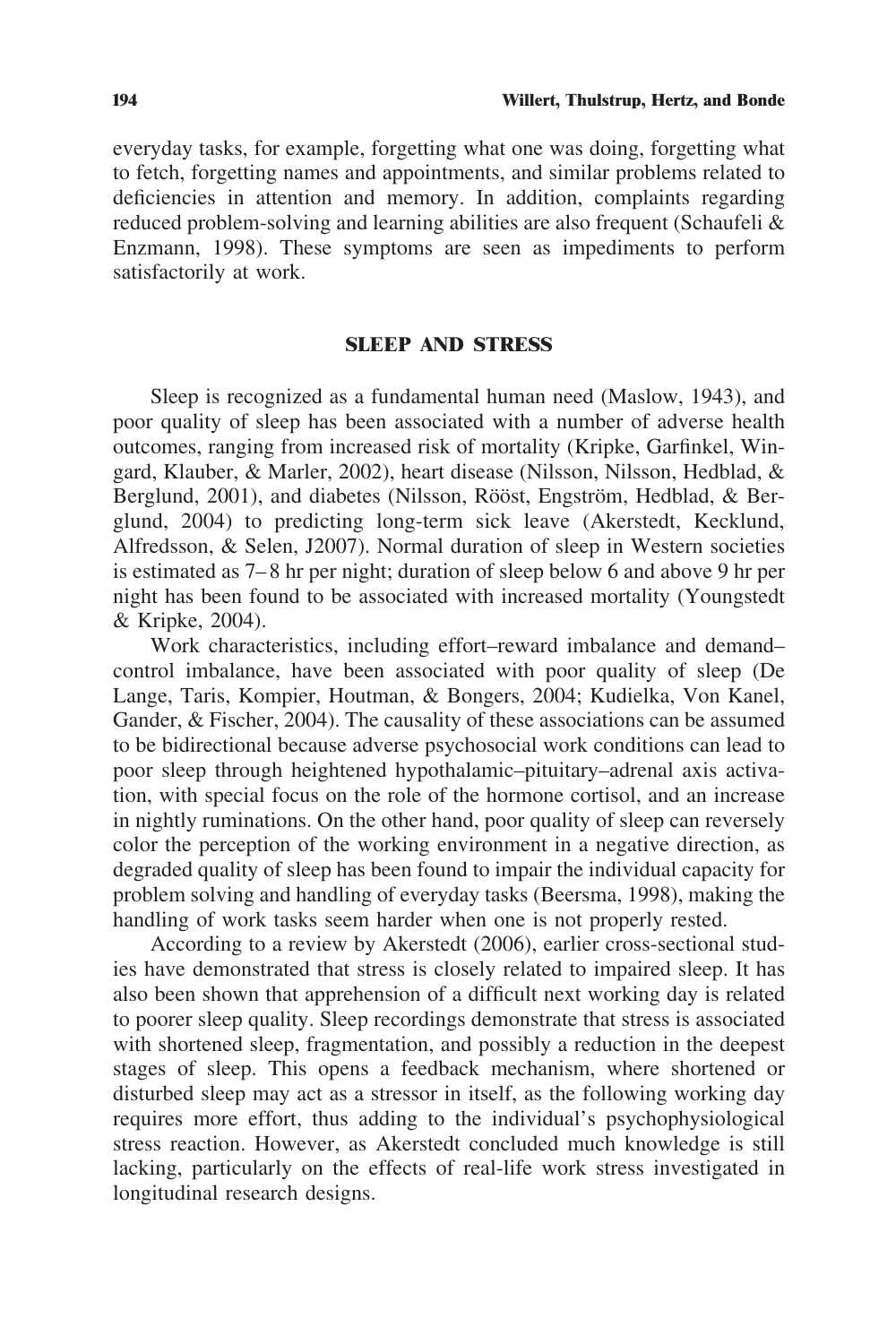From the field of sleep research, the diagnosis of primary (psychophysiological) insomnia is based on subjective complaints of difficulties falling or staying asleep or nonrestorative sleep that is associated with distress or daytime impairments. It is more common among women, middle-aged or older adults, and patients with medical or psychiatric disorders. In clinical practice, sleep disturbances are assessed by the individual's subjective experiences of disturbed sleep, and often focus on how to overcome barriers preventing good quality of sleep. In laboratory, or basic, sleep research, insomnia or other sleep disturbances may be measured by polysomnography, which monitors physiological parameters such as brain activity, eye movements, muscle activity, and heart rhythm during sleep, and aims at gaining a greater understanding of sleep disturbances. Our main focus in the present article is on the role of sleep disturbances from a clinical practice perspective.

Subjective and objective measures of sleep are not always in accord with one another. However, in a recent study, a group of patients suffering from severe occupational burnout had poorer quality of sleep on subjective and objective measures of sleep when compared with a group of healthy controls (Ekstedt et al., 2006).

In a review by Morin et al. (2006) of psychological treatments for primary insomnia, treatments based on cognitive–behavior therapy and targeted specifically at sleep problems have been found to produce reliable changes in several parameters, among these sleep efficiency and time awake after sleep onset. Morin et al. noted that there is a need for additional prospective and randomized controlled studies of comorbid insomnia contrasting outcomes when sleep is or is not directly targeted in treatment (p. 1410). It is proposed that the present study could be one such study, where participants with primary symptoms of work-related stress exhibit comorbid signs of insomnia and participate in a stress management intervention that does not directly target sleep.

### **COGNITIVE PERFORMANCE AND STRESS**

Cognitive failures, as conceptualized by Broadbent, Cooper, FitzGerald, and Parkes (1982), denote cognitive-based errors in performing simple everyday tasks that a person should normally be capable of executing without error. Cognitive failures have been investigated in a number of settings and have been associated with work-related stress, burnout, chronic fatigue syndrome, and psychiatric illness (Mahoney, Dalby, & King, 1998; Van Der Linden, Keijsers, Eling, & Van Schaijk, 2005; Wagle, Berrios, & Ho, 1999; Wearden & Appleby, 1997).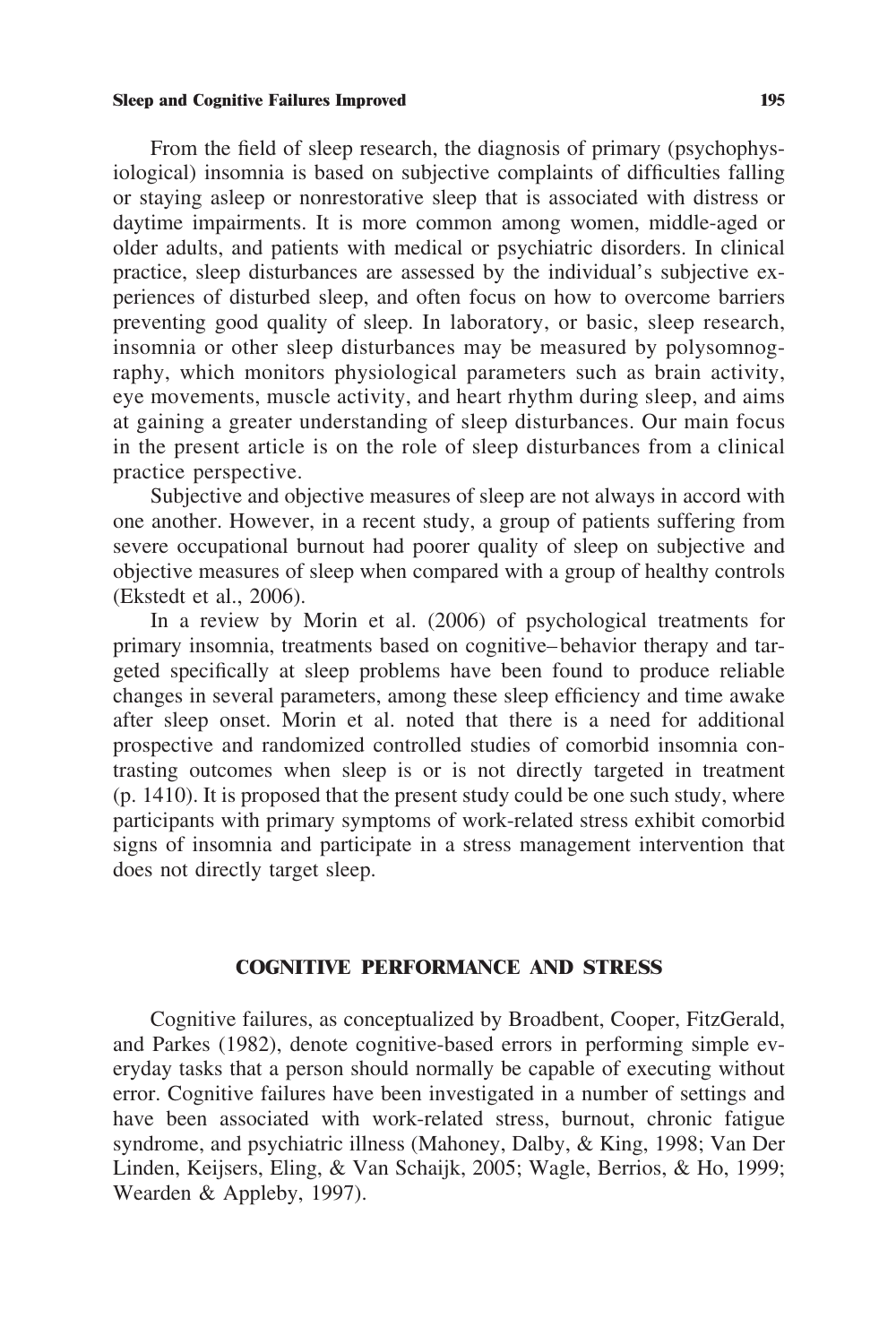Impairment in cognitive performance, as measured by neuropsychological tests, has been associated with chronic stress (Sandström, Rhodin, Lundberg, Olsson, & Nyberg, 2005), but the exact nature and strength of the relationship is yet unclear.

### **MAINTAINING ROLE OF IMPAIRED SLEEP AND COGNITION**

Poorer sleep and reduced cognitive ability can be viewed as consequences of work-related stress as well as maintaining factors for the worker's (dis)ability to meet the demands required by the job. It is in the latter maintaining capacity that poor sleep and reduced cognitive ability are understood in the present context. This understanding is equivalent to that of cognitive–behavior therapy for depression, where depressive symptoms are seen as signs of depression as well as factors that are actively maintaining the depression (Beck, Rush, Shaw, & Emery, 1979).

The American Academy of Sleep Medicine (Morgenthaler, et al. 2006) has put forth evidence-based recommendations on techniques for treatment of primary and secondary insomnia, including cognitive–behavior therapy, sleep restriction, paradoxical intervention (i.e., remain passively awake), stimulus control, sleep hygiene, relaxation training, and biofeedback training. However, these techniques are not directed at stressed workers per se, although they may be effective for this group also.

To our knowledge, there are no studies investigating whether quality of sleep, amount of cognitive failures, and cognitive performance can be modified by an occupational stress management intervention directed at individuals with elevated symptoms of work-related stress. Besides increasing the existing knowledge base for stress management, such a study will provide further insight into the relationship between psychosocial stressors on the one side and sleep quality and cognitive functioning on the other side.

The aim of this study was to investigate changes in self-reported sleep, amounts of cognitive failures, and cognitive performance following a curative 3-month group-based stress management intervention addressing actively help-seeking individuals in the general working population with substantial amounts of work-related stress. We hypothesized that the stress management intervention would bring about greater positive changes on the outcome measures compared with a control condition.

This is the second report on the trial known by the acronym MARS (Measures Against Work-Related Stress). The first report was on changes in perceived stress and coping dimensions following the intervention (Willert, Thulstrup, Hertz, and Bonde, 2009).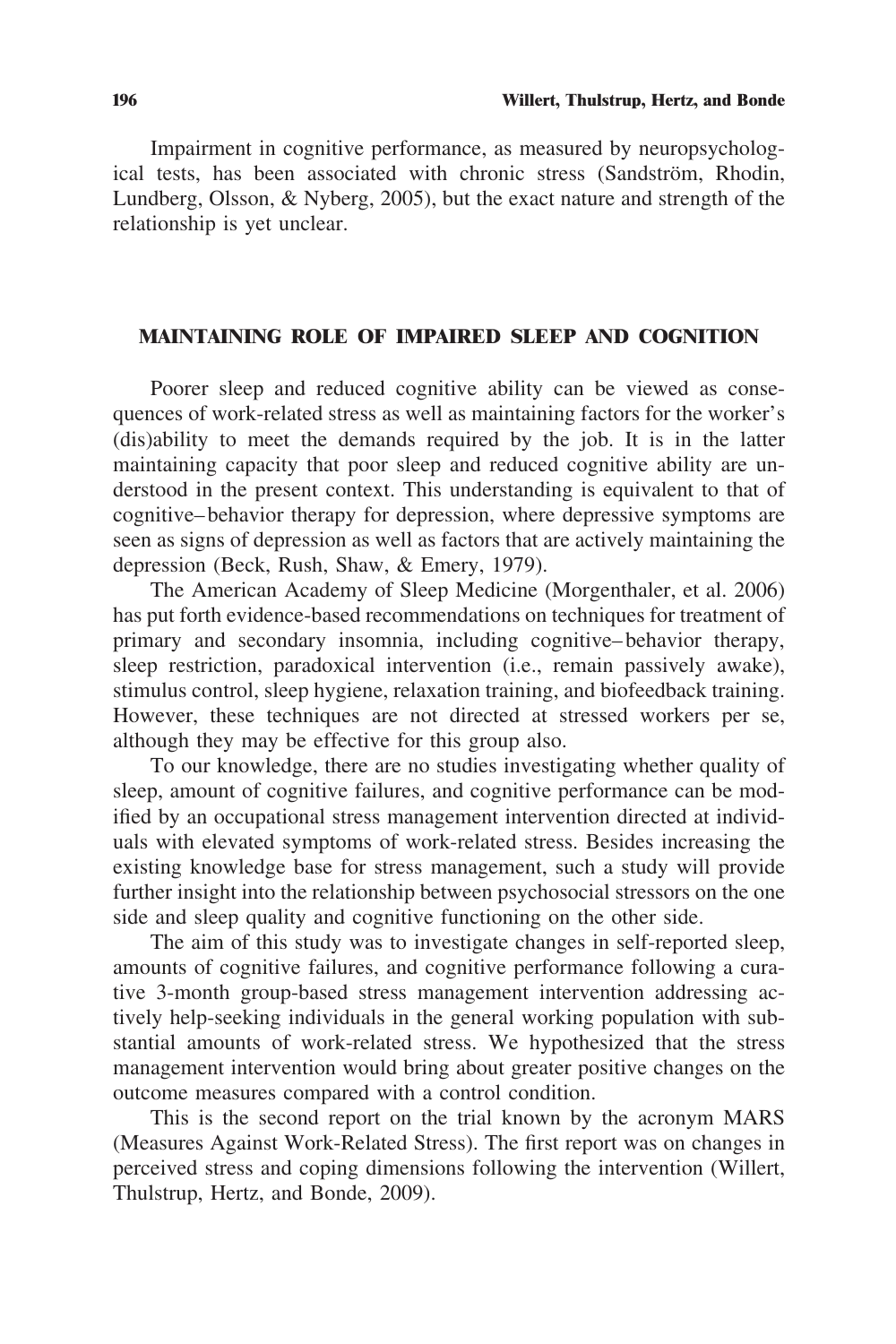### **STUDY POPULATION AND METHOD**

### **Design and Timeframe**

The study was carried out within a randomized wait-list control design (see Figure 1). Participants were randomized to either the intervention group or to a wait-list control group. Outcome variables were measured at baseline and at 3-, 6-, and 9-month follow-up.

The sample size needed was calculated to be 90 participants. This allowed detection of a between-groups difference of 1 standard deviation from the score at baseline on the main outcome measure of the study, the Perceived Stress Scale (S. Cohen & Williamson, 1988). The sample size calculation was based on setting the significance level to 95%, power to 80%, standard deviation to 5, intraclass correlation coefficient to .15, and average cluster size to 9. The scales used in the present investigation share psychometric properties with the Perceived Stress Scale, and the above sample size was therefore deemed sufficient in the present context as well. To allow for a 10% dropout, we included 102 participants.

Randomization in blocks of six was used and was achieved using the RANNOR computer algorithm of the SAS statistical software package. The randomization procedure was handled by an external consultant and placed in sealed envelopes handled by the project secretary. To ensure equal group impact and minimize intraclass correlation, we mixed participants from the intervention and the wait-list control condition when forming groups.

Participants were included over a period of 10 months from December 2006 through September 2007, with groups commencing in succession from January through December 2007.

#### **Referral**

Persons from the working population (18–67 years of age) in the municipality of Aarhus, Denmark, and its surrounding communities could participate in the study. Referral was available for local general practitioners, union social workers, and through direct inquiry. All potential participants were assessed by a physician, either by their general practitioner prior to referral or by a resident occupational physician. Advertisement for the project was done through letters sent to local general practitioners, meetings with union social workers, a Web site, and announcements in a local newspaper.

We did not a priori know the total universe of potential participants from the study's population base of approximately 660,000 citizens. For reference, however, we did know that the annual referral of patients with psychological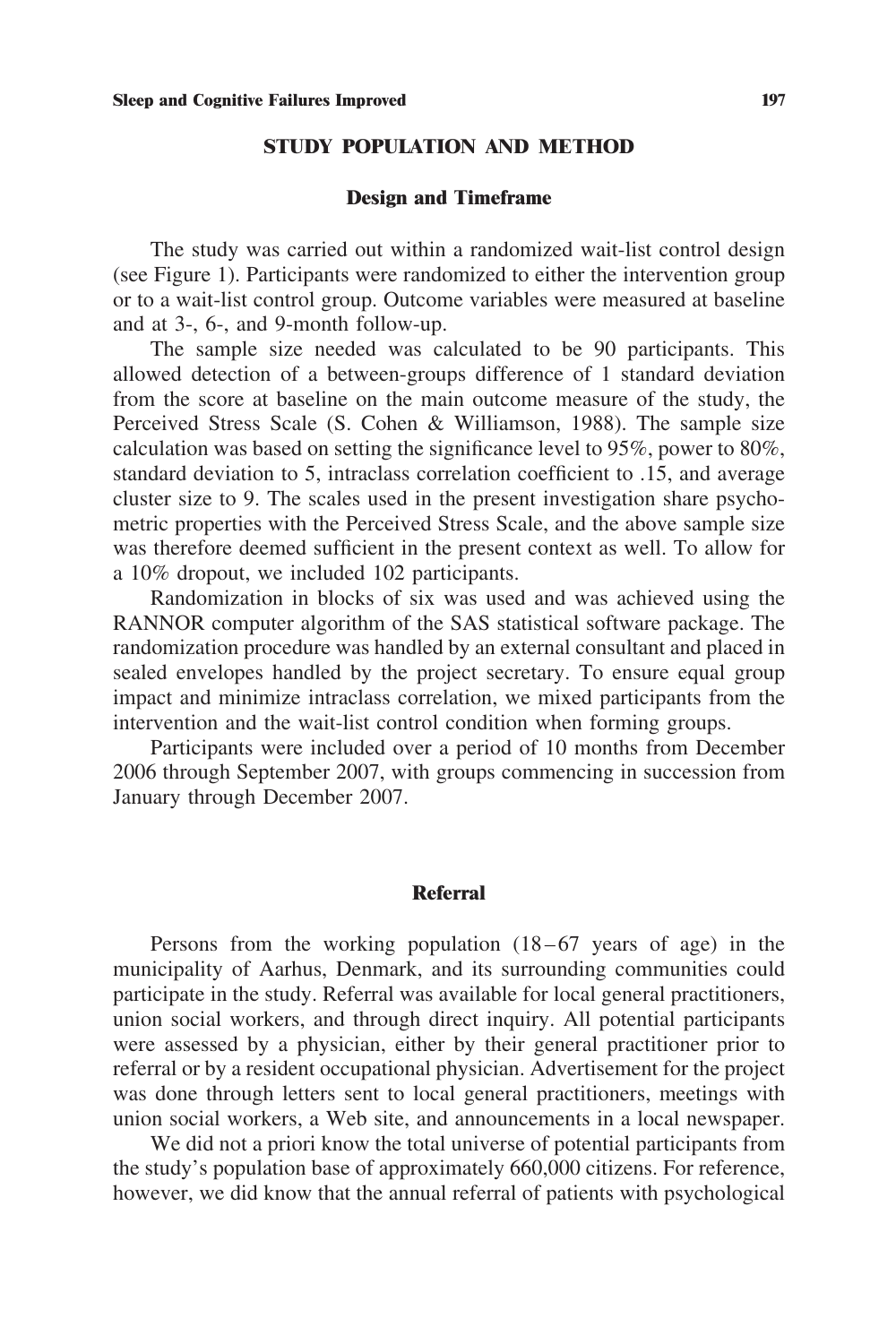

**Figure 1.** Flowchart of participants' progress through the phases of the trial.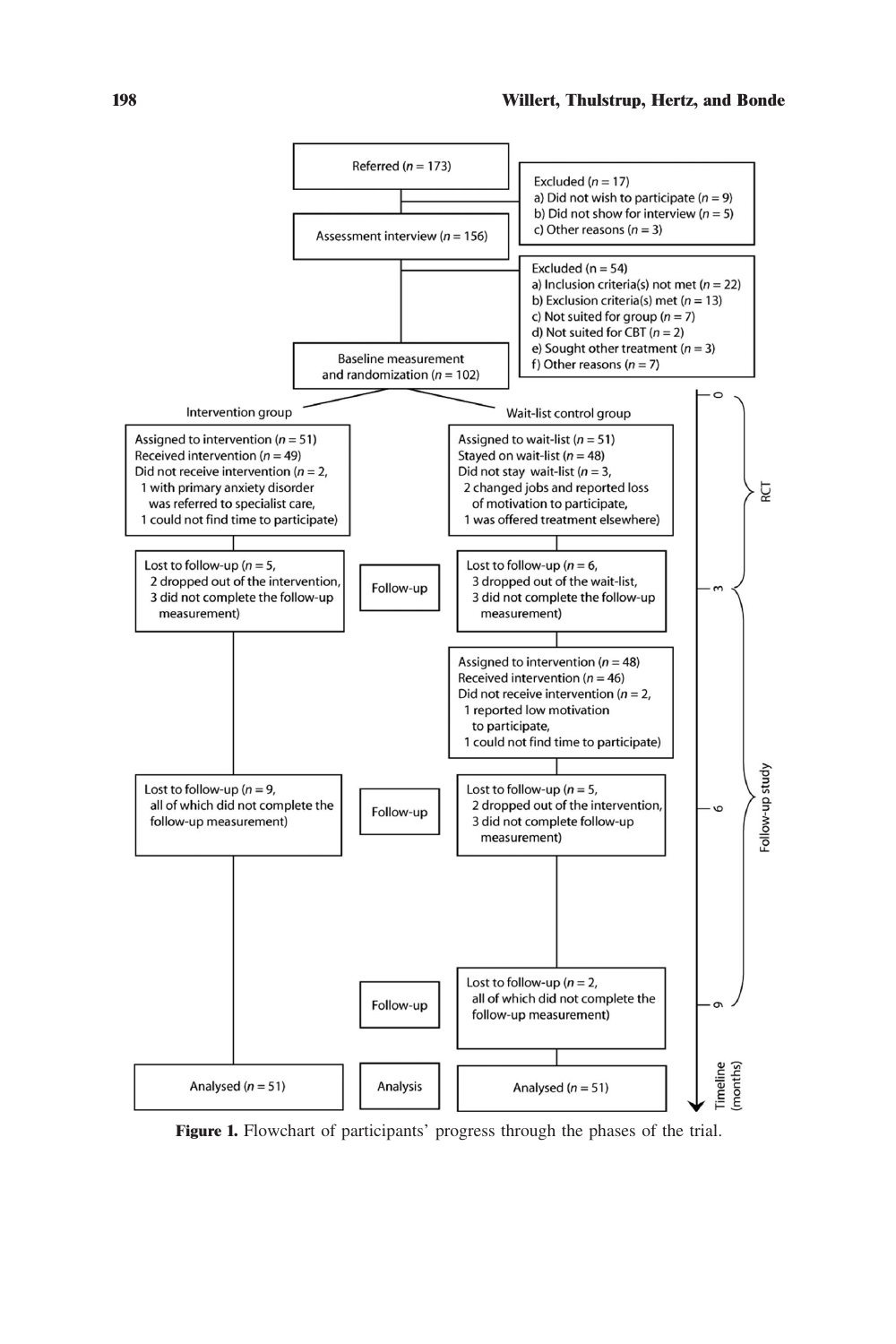complaints to the Department of Occupational Medicine, where the project took place, was 300 persons per year before the project was initiated. To be referred, one's general practitioner or union social worker must have read the information given about the new project, or for the self-referred participants, they must have read the local newspaper in the week the project was advertised. These random selection factors may have influenced the population sample that did get referred to the project.

In total, 173 persons were referred to participate (see Figure 1). Of this group, 156 persons were invited to an assessment interview to determine eligibility, and 17 potential participants were excluded (see Figure 1 for reasons). From the assessment interview, we invited 102 persons to participate, and 54 persons were not included (see Figure 1 for reasons). All persons not included were informed about alternatives.

### **Assessment**

Potential participants were given a semistructured assessment interview by a clinical psychologist  $(55 \text{ years}$ ' training). The interview covered the following topics: current work status (at work, partial or full sick leave), duration of sick leave and expected return to work, account of events at work leading to current situation, physiological and psychological symptoms of stress, family/social life, and personal coping style, duration of contact with general practitioner, current medication, history of previous psychiatric treatment, and current use of alcohol or psychoactive stimulants.

In addition to the interview, the Perceived Stress Scale (S. Cohen & Williamson, 1988), the List of Threatening Experiences questionnaire (Brugha, Bebbington, Tennant, & Hurry, 1985), Basic Nordic Sleep Questionnaire (Partinen & Gislason, 1995), and Outcome Rating Scale (Miller, Duncan, Brown, Sparks, & Claud, 2003) were used when assessing eligibility.

### **Eligibility**

Inclusion criteria were persistent symptoms of work-related stress, defined by physiological and psychological symptoms of sustained arousal lasting more than 4 weeks, and elevated reactivity of symptoms to demands at work. Motivation to remain employed and, if on sick leave, a planned return to work within 4 weeks were required. Participants were either on sick leave, through assessment by their doctor, or working. For the latter, a score of 20 points or above on the Perceived Stress Scale was required (equaling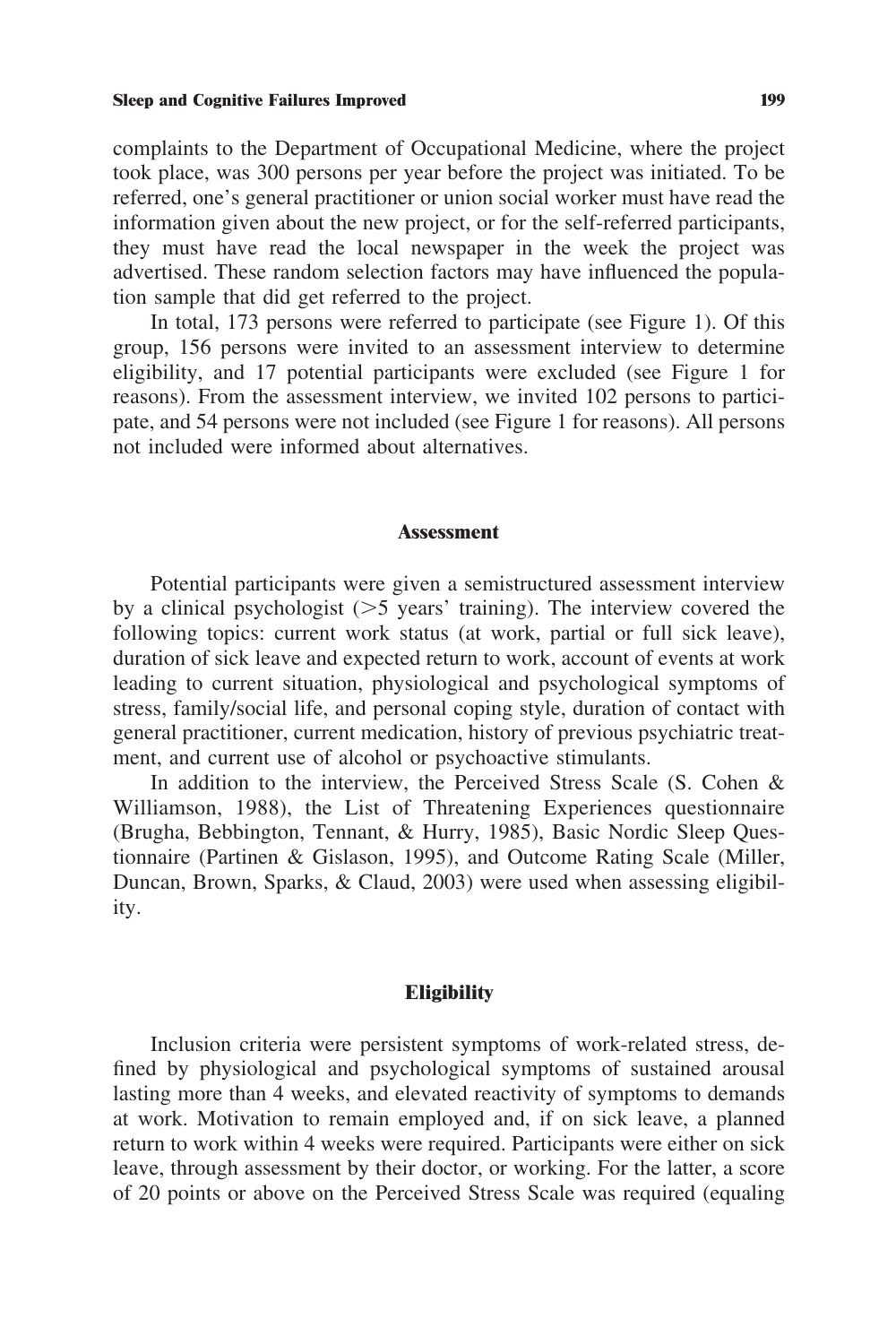1 standard deviation above the population mean; S. Cohen & Williamson, 1988).

Exclusion criteria were more than 26 consecutive weeks of sick leave, substantial psychosocial strains outside of work, bullying as the main problem, severe psychiatric condition or a history of repeated psychiatric conditions, and current abuse of alcohol or psychoactive stimulants.

### **Allocation**

After the baseline measurement, an independent person opened an envelope containing the participants' allocation. After randomization, 51 participants were in the wait-list control group, and 51 participants made up the intervention group. In the first 3 months after baseline, six participants dropped out from both the intervention and the wait-list control groups (see Figure 1).

### **Intervention**

There were eight 3-hr sessions over a period of 3 months with nine participants each. Sessions were led by one of two experienced clinical psychologists. Groups met for weekly 3-hr sessions the first 4 weeks and then every fortnight for the remaining four sessions. Topics for the sessions were (a) introduction to cognitive–behavior therapy, (b) psychoeducation about stress, (c) identification of dysfunctional thinking, (d) modification of dysfunctional thinking, (e) communication and stress, (f) communication skills training, (g) implementation of strategies at work, and (h) review of techniques. The main focal point for the intervention throughout the sessions was coping with stressful situations at work and implementing new coping strategies at the workplace through homework assignments between group sessions.

The first group session was an introduction to the course as a whole and techniques used in cognitive–behavior therapy. The subsequent seven sessions were formatted as follows: Each group session was initiated by a short mindfulness exercise, "Breathing Space." After this, participants reported on the progress of their homework and any success or difficulties they had met. The topic of the day's session was then presented by the group leader in a slideshow presentation and discussed with the group. After the presentation, the group split into smaller units of two or three participants to do group work on the topic of the session. In some group sessions dealing with communication skills, group work was substituted with role-playing exercises. Each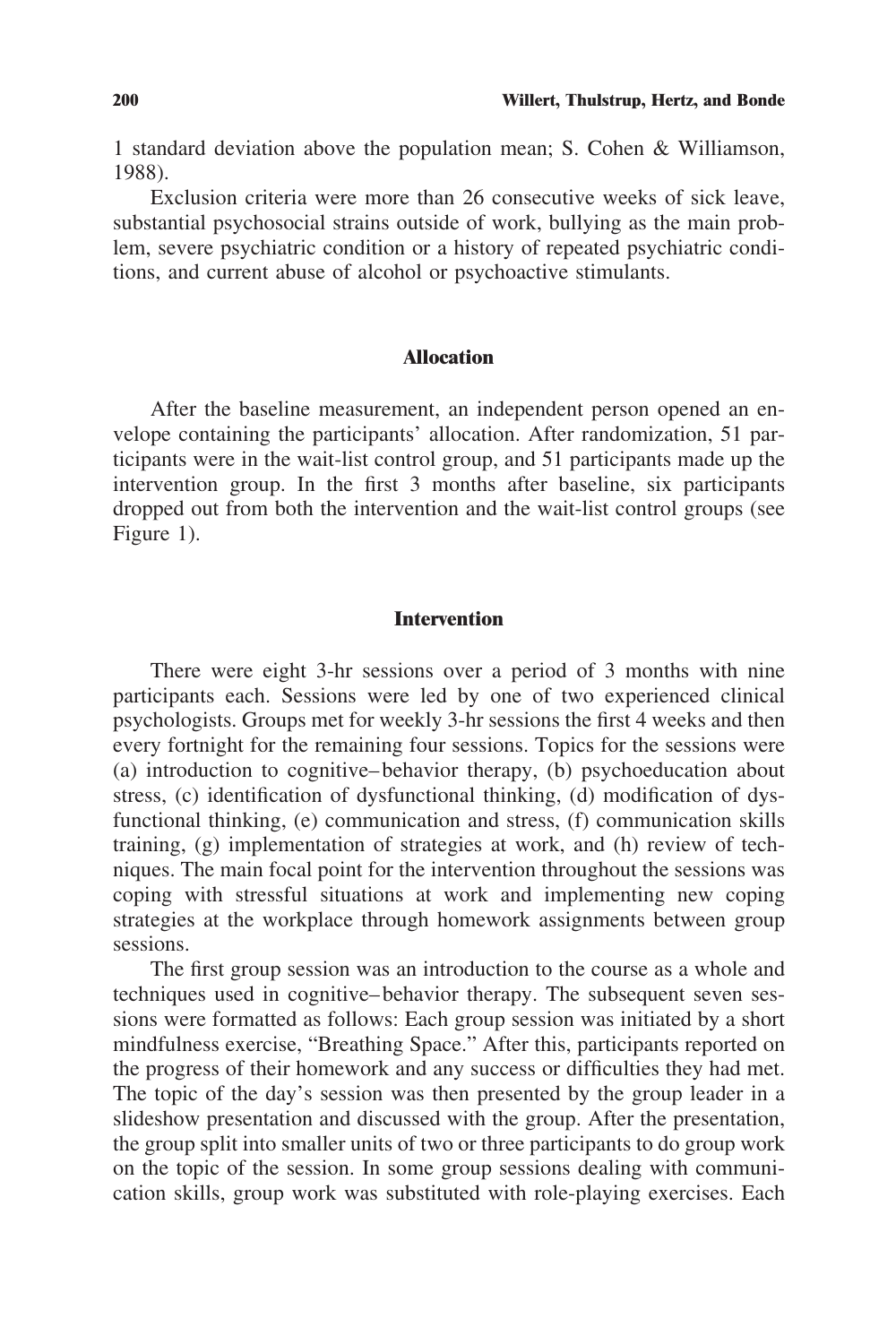session ended with new homework assignments and a discussion detailing each participant's approach to the assignment. (Further information regarding the intervention is available by contacting the first author.)

In the second group session, Bootzin's (2000) recommendations for cognitive–behavioral treatment of insomnia, as well as healthy sleeping habits, were introduced. Apart from this session, the topic of sleep was not included in the intervention manual.

### **Outcome Measures**

Outcomes were self-reported quality of sleep, number of hours spent in bed, amount of everyday cognitive failures, and the Digit Span test. Each outcome is described in detail below. By relying mainly on self-report measures, the clinical practice perspective of the study is underlined, as we gain information on participants' perception of their sleep and cognitive ability, rather than the more objective measures one can obtain from basic laboratory research on sleep and cognition.

### *Basic Nordic Sleep Questionnaire*

The Danish version of the Basic Nordic Sleep Questionnaire (BNSQ; Partinen & Gislason, 1995) was used to assess quality of sleep. The scale has been shown to have good internal consistency, and has been used in a range of both epidemiological and clinical settings (Partinen & Gislason, 1995).

A selection of seven items regarding quality of sleep was made from the original 27 items in the full BNSQ. The full BNSQ contains questions on a broad selection of sleep disturbances, among these snoring and sleep apnea, which were deemed less relevant to the participant with work-related stress. The selected items reflected our best clinical judgment of relevant sleep problems encountered in the study population.

The seven selected items covered the domains of overall sleep quality, trouble falling asleep, waking during the night, number of wakings per night, early wakening, sleepiness in the morning, and sleepiness during the day. Each item was scored on a 5-point Likert scale. Item 1 ranged from 1 (*good*) to 5 (*poor*); Items 2, 3, and 5 ranged from 1 (*never or only once a month*) to 5 (*every night or almost every night*); Item 4 ranged from 1 (*no wakings*) to 5 (*at least five wakings*); Item 6 ranged from 1 (*never or only once a month*) to 5 (*every morning or almost every morning*); and Item 7 ranged from 1 (*never or only once a month*) to 5 (*every day or almost every day*). Respondents were asked to assess their sleep within the past 4 weeks prior to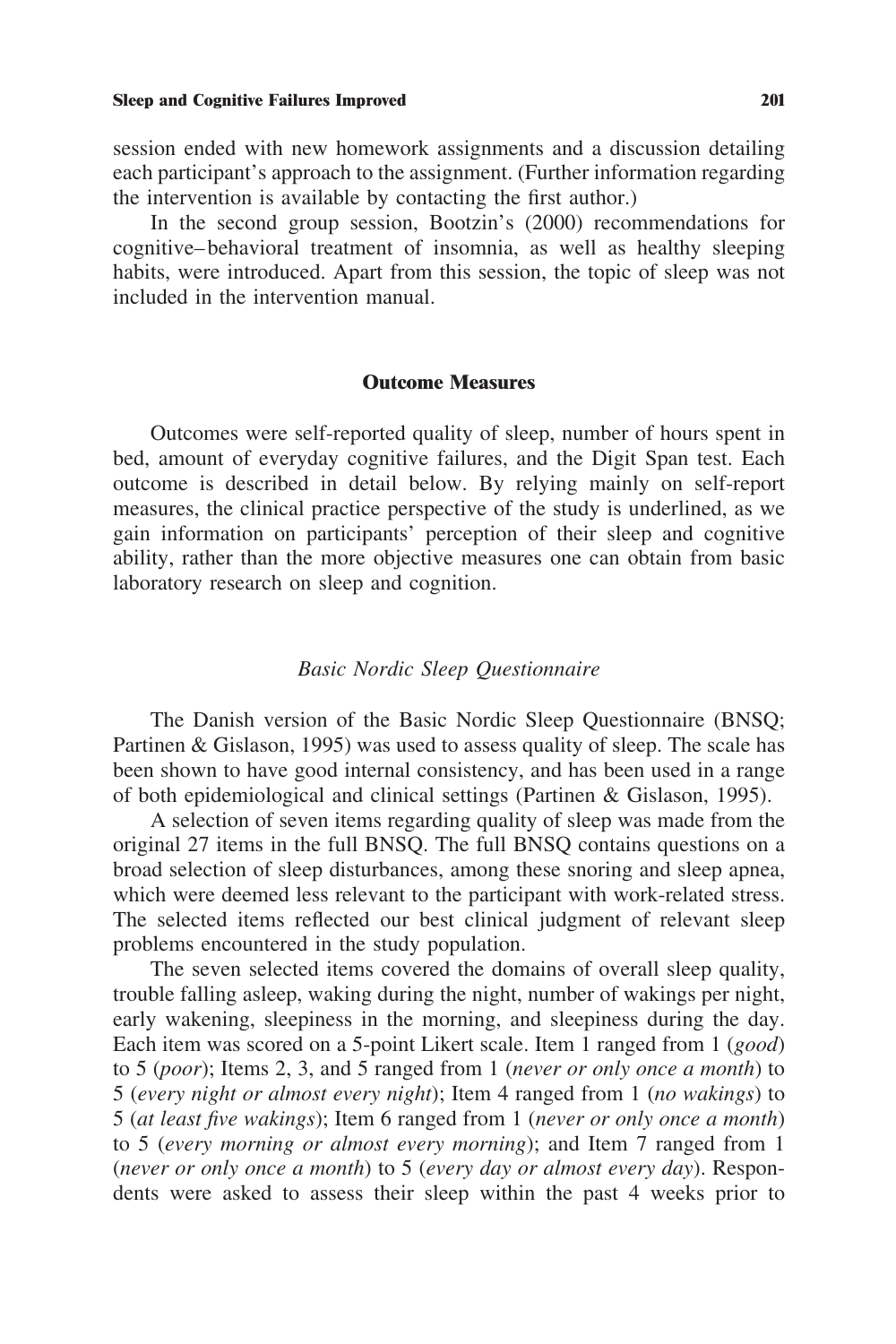responding. A Cronbach's alpha of .69 was found for the selected items and the present sample.

On the BNSQ, the respondents were also asked to state at what time they typically go to bed in the evening and rise in the morning, making it possible to calculate the number of hours spent in bed during the night.

## *Cognitive Failures Questionnaire*

The Cognitive Failures Questionnaire (CFQ; Broadbent et al., 1982) was used to measure everyday cognitive errors. The questionnaire was designed to assess the frequency of lapses in three areas, perception, memory, and motor function, and was proposed by the authors to tap a single factor coined "cognitive failures." The questionnaire consists of 25 items that are scored on a 5-point Likert scale ranging from 0 (*never*) to 4 (*very often*). Respondents were asked to assess the amount of cognitive failures within the past 4 weeks prior to filling out the questionnaire. In the present sample, a Cronbach's alpha of .90 was found, comparable to the Cronbach's alpha of .91 reported by Broadbent et al. (1982).

# *Digit Span Test*

In the laboratory, participants were assessed with the Digit Span test (Wechsler, 1997), which is a short neuropsychological test assessing working memory attention span. Normative data derived from a Danish population sample exist for this test (Nielsen, Knudsen, & Daugbjerg, 1989).

### **Statistical Analysis**

Statistical analyses were performed using the STATA (Stata Corp. LP, College Station, TX) and WinPEPI (Brixton Health, London, England) software packages. The data were analyzed blinded by letting an external consultant recode the grouping variable. The blinding was kept unbroken until final conclusions had been drawn on the results.

Baseline characteristics were compared using the chi-squared test of comparable distributions and Student's *t* test.

Outcome analyses were performed as intention-to-treat with mixed model univariate repeated measures analysis of variance. Model validation was performed using Bland–Altman plots, QQ plots of the residuals, and sum residual plots. Estimates are reported with 95% confidence intervals.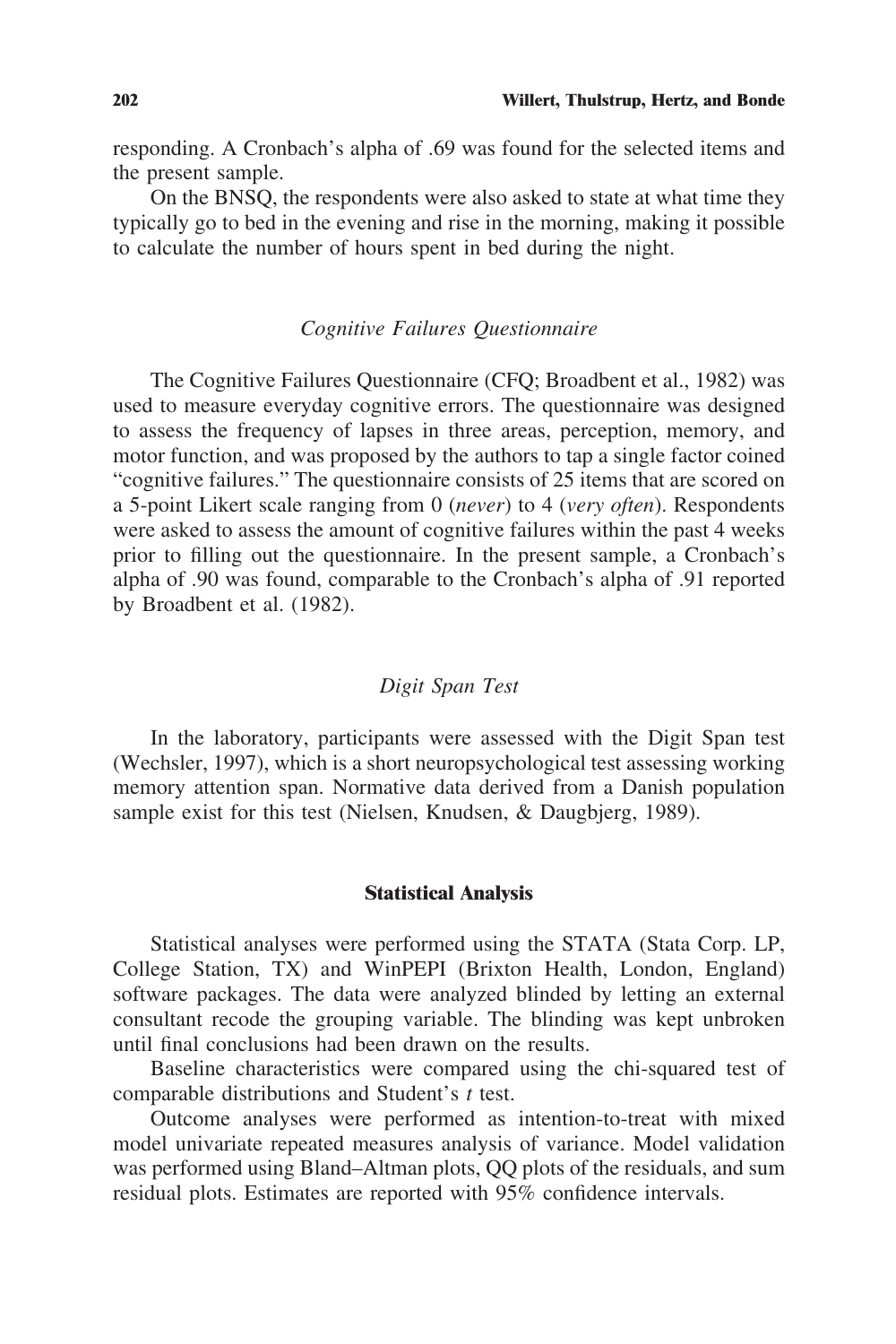To enable comparison between changes on different measures, we calculated effect sizes using Cohen's *d* (J. Cohen, 1988). Calculating Cohen's *d* is a method commonly used to derive standardized mean differences on a given scale or questionnaire. It measures changes over time in terms of standard deviations from the original distribution at baseline, and is calculated as  $d = \text{mean}(a) - \text{mean}(b) / (\text{pooled variance of a and b)}$ . Results are interpreted using the following guidelines: small  $d \le 0.5$  *SD*, medium  $d =$ 0.5–0.8 *SD*, and large  $d > 0.8$  *SD*.

### **RESULTS**

### **Baseline Characteristics**

Demographic and baseline characteristics for the intervention group and the wait-list control group are presented in Table 1. No significant differences were found between the two groups at baseline.

### **Outcome Measures**

In the present study design, the control condition was discontinued as the timeframe moved beyond 3 months after baseline. Therefore, the results from the analysis of the outcome measures fall in two parts. In the baseline to 3 months timeframe, the results from the randomized controlled trial are reported. From 3 to 9 months, the results from the follow-up study are reported.

### *Randomized Controlled Trial*

To provide a visual presentation of the results, Figure 2 outlines changes from baseline to the 3-month measurement on quality of sleep (BNSQ), hours spent in bed per night (BNSQ), cognitive failures (CFQ), and the Digit Span test.

The results regarding quality of sleep, hours spent in bed per night, amount of cognitive failures, and working memory attention span are presented for the randomized controlled trial in Table 2. After presenting the scores at baseline for both groups, the changes in estimates from baseline to 3 months are displayed first as the 0–3 months' change in absolute numbers with a corresponding *p* value, and second as standardized mean differences, represented by Cohen's *d*.

At baseline, the two groups are comparable on all four outcomes. Looking at changes over time, different patterns emerge for the different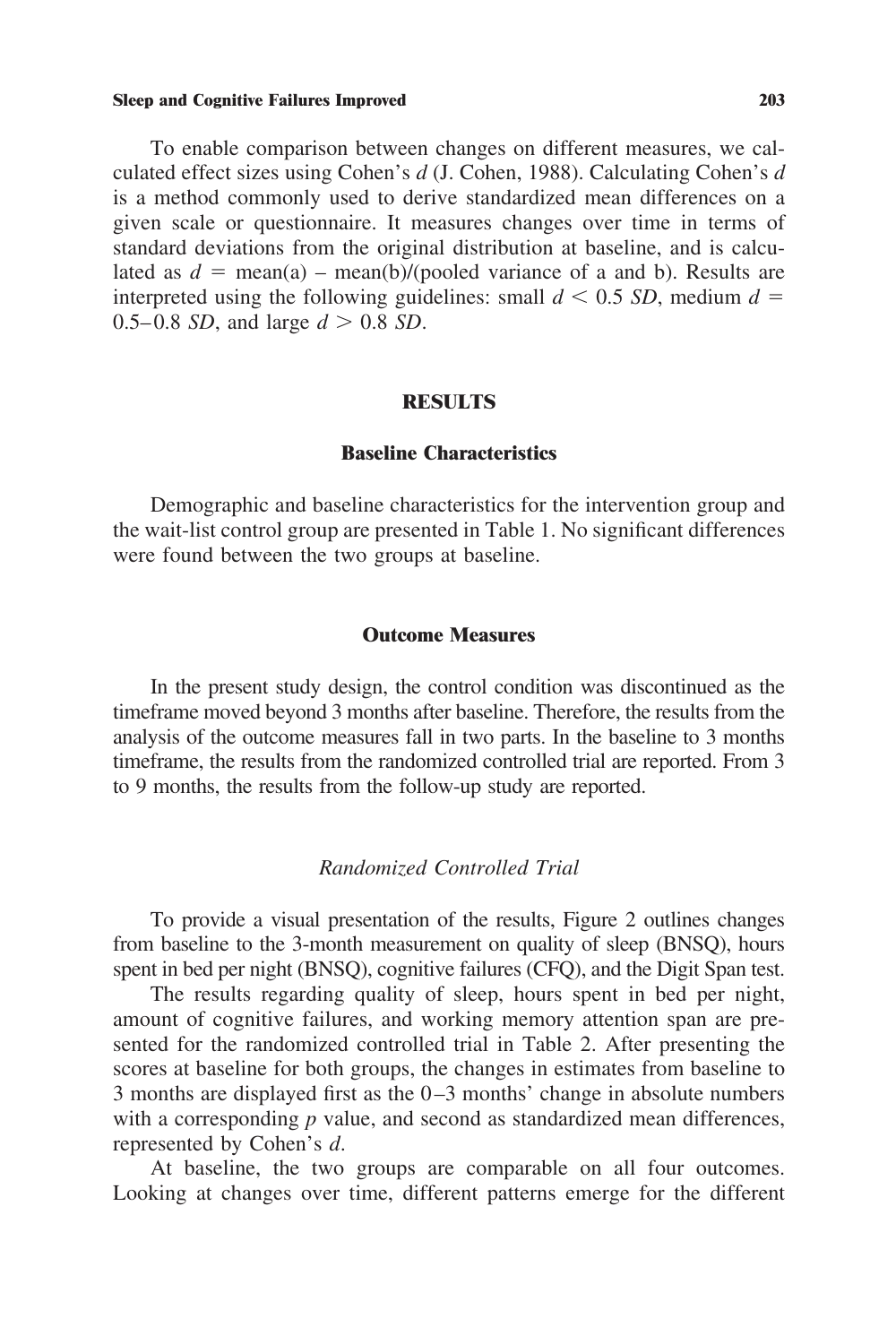|                                                       |              | Group             |
|-------------------------------------------------------|--------------|-------------------|
| Characteristic                                        | Intervention | Wait-list control |
| Gender, $n$ (%)                                       |              |                   |
| Female                                                | 41 (80.4)    | 43 (84.3)         |
| Male                                                  | 10(19.6)     | 8(15.7)           |
| Mean (range) age (years)                              | $44(28-61)$  | $46(24 - 58)$     |
| Referred by, $n$ (%)                                  |              |                   |
| General practitioner                                  | 24(47.1)     | 29 (56.9)         |
| Union                                                 | 4(7.8)       | 6(11.8)           |
| Self-referred                                         | 23(45.1)     | 16(31.4)          |
| Sick leave                                            |              |                   |
| Full                                                  | 20(39.2)     | 20(39.2)          |
| Partial                                               | 14(27.5)     | 16(31.4)          |
| Contacted general practitioner <sup>a</sup> , $n$ (%) | 49 (96.1)    | 50 (98.0)         |
| Education, $n$ (%)                                    |              |                   |
| 9 years                                               | 10(9.8)      | 11(10.8)          |
| 12 years                                              | 41(40.2)     | 39 (38.2)         |
| Higher education <sup>b</sup> , $n$ (%)               |              |                   |
| Short $(<3$ years)                                    | 18 (17.6)    | 14(13.7)          |
| Medium $(3, 4 \text{ years})$                         | 28 (54.9)    | 29(56.9)          |
| Long $($ >4 years)                                    | 5(9.8)       | 7(13.7)           |
| Mean (range) years in workforce                       | $18(1-38)$   | $17(2-37)$        |
| Occupation (by field), $n$ (%)                        |              |                   |
| Social                                                | 14(27.5)     | 15(29.4)          |
| Health                                                | 7(13.7)      | 9(17.7)           |
| Teaching                                              | 9(17.7)      | 5(9.8)            |
| Administration                                        | 10(19.6)     | 3(5.9)            |
| Other                                                 | 10(19.7)     | 13(25.5)          |
| Taking medication, $n$ (%)                            | 21 (41.2)    | 25(49.0)          |
| Taking medication for, $n$ (%)                        |              |                   |
| Depression                                            | 15(29.4)     | 10(19.6)          |
| Hypertension                                          | 2(2.0)       | 5(4.9)            |
| Hypothyroidism                                        | 4 (3.9)      | 4(3.9)            |

**Table 1.** Demographic and Baseline Characteristics

<sup>a</sup> As shown under "Referred by", not all participants were referred by their general practitioner. However, all but three participants had contacted their genereral practitioner about their current problems prior to being referred either by the general practitioner, the union or via self-referral, lending to the severity of their current problems. <sup>b</sup> Denotes the length and level of higher education that participants have completed. Higher education is defined as a vocational education (school or university degree) that qualifies one for specific occupation or occupational field.

outcomes. On the BNSQ, both groups showed significant within-group changes over time. However, the score of the intervention group improved at 3 times the rate of the wait-list control group. The difference between the amount of change in the two groups shows a significant between-groups effect size of  $d = 0.64$ .

Because the total score on the BNSQ is a composite measure of both quantitative and qualitative aspects of sleep, we performed subanalyses at the item level to investigate the internal consistency of the measure. In the subanalysis, we found that the scores on all items favored the intervention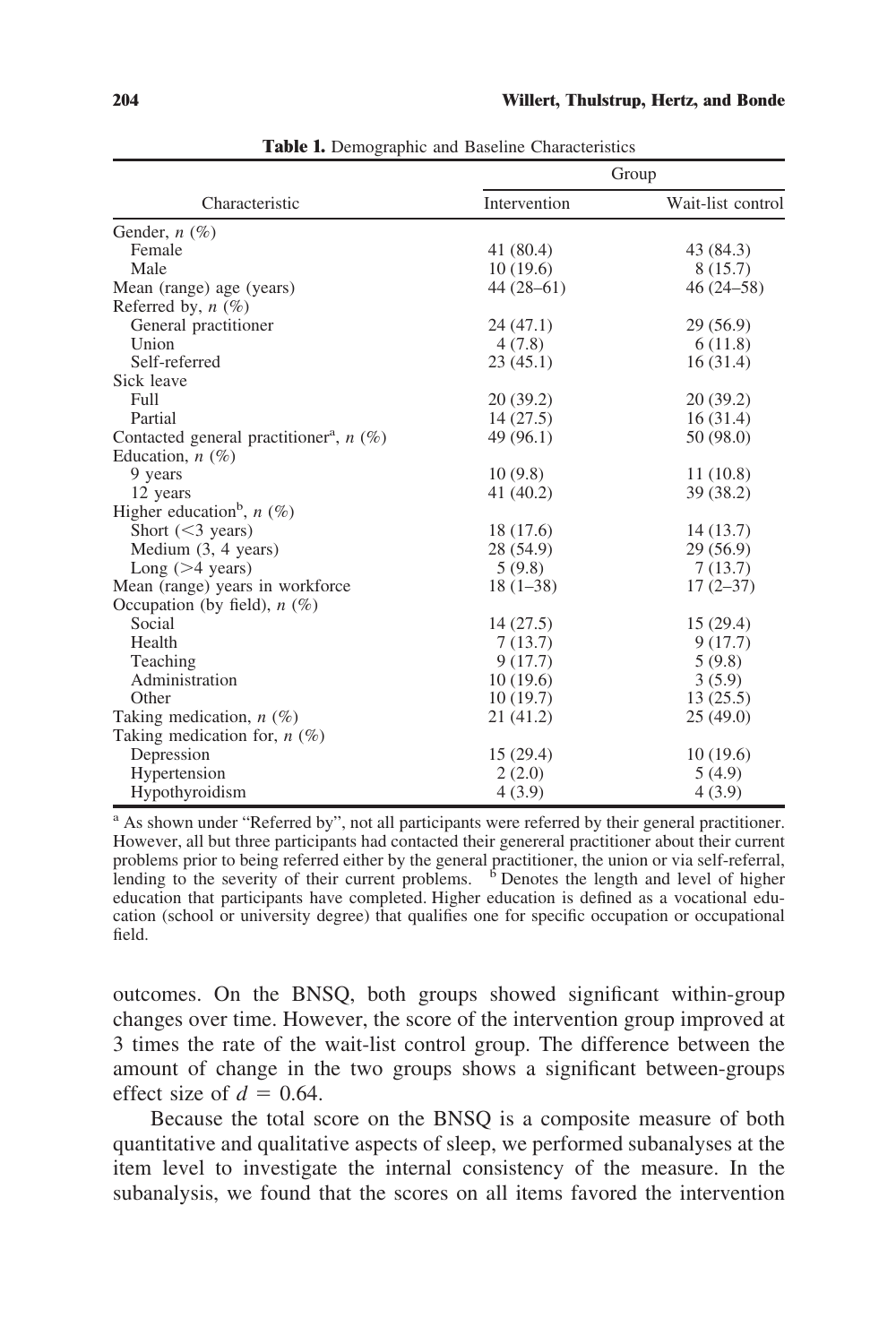

**Figure 2.** Changes on outcome measures from baseline (0–3 months).

over the wait-list control condition, and the combined effect of that is reflected in the total score displayed in Table 2.

Regarding number of hours spent in bed, the intervention group reported spending more time in bed, whereas the wait-list control group reported spending less time. Neither of these within-group changes, nor the betweengroups difference, reached statistical significance.

On the CFQ, we found a significant within-group change in the intervention group that was roughly 5 times greater than the changes in the wait-list control group. The difference between the amount of change in the two groups shows a significant between-groups effect size of  $d = 0.57$ .

Finally, on the Digit Span test, we see improvements in both groups of roughly the same magnitude. As a result, the between-groups difference was very small  $(d = 0.02)$ .

### *Follow-Up Study*

After being put on a waiting list for 3 months, the participants in the wait-list control group were offered the stress management intervention.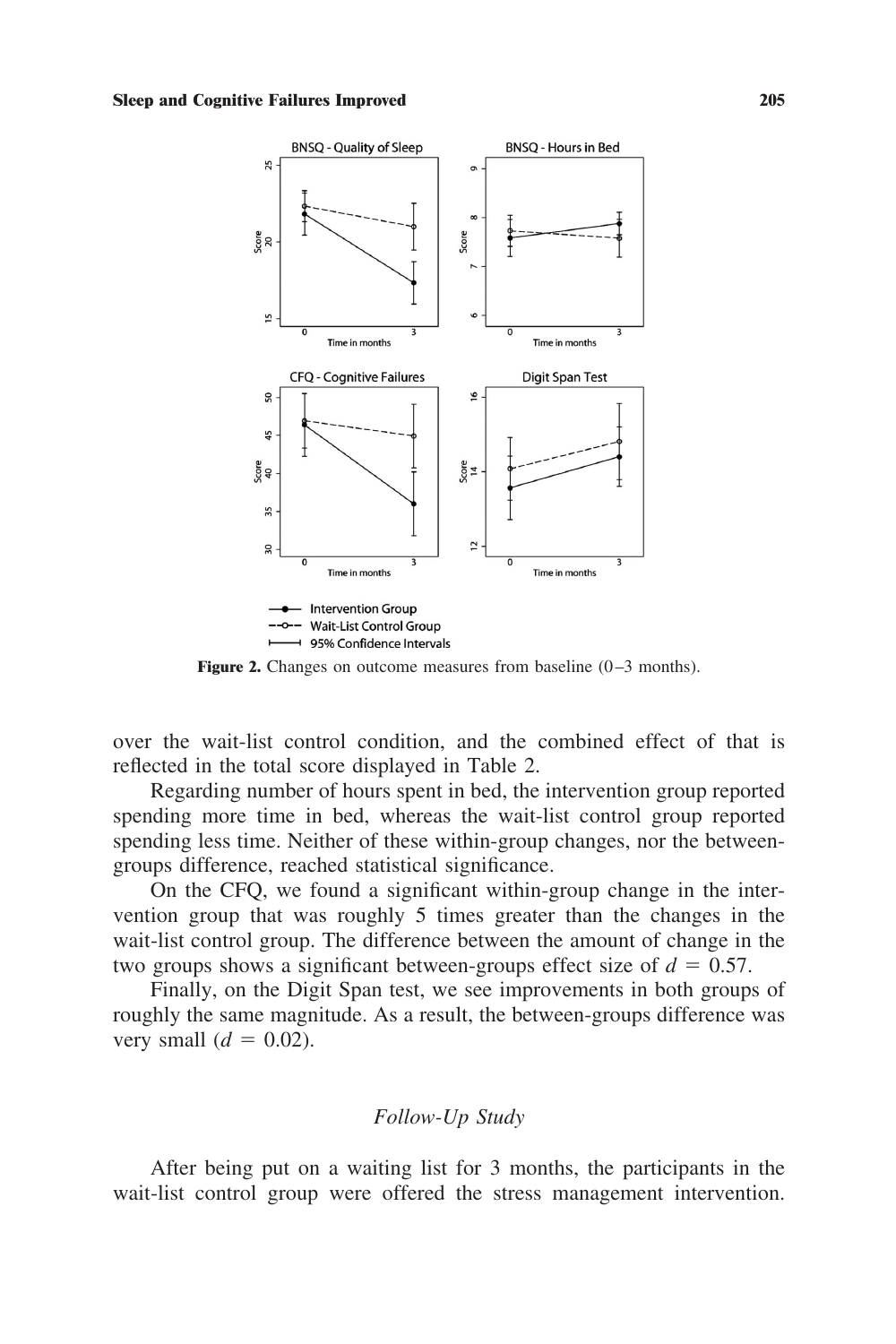|                               |                          |                          | THE BOILD DIGGER COMMUNICATION IN THE TAILY TO BE A CHARGE OF THE REAL PROPERTY OF THE REAL PROPERTY OF THE REAL PROPERTY OF THE REAL PROPERTY OF THE REAL PROPERTY OF THE REAL PROPERTY OF THE REAL PROPERTY OF THE REAL PROP |              |                   |                                                                                                                |         |                     |
|-------------------------------|--------------------------|--------------------------|--------------------------------------------------------------------------------------------------------------------------------------------------------------------------------------------------------------------------------|--------------|-------------------|----------------------------------------------------------------------------------------------------------------|---------|---------------------|
|                               |                          | Baseline                 |                                                                                                                                                                                                                                |              |                   | 0-3 months changes                                                                                             |         |                     |
| Variable                      | $\mathbb{Z}$             | SD                       | $95\%$ CI                                                                                                                                                                                                                      | M change     | D                 | $95\%$ CI                                                                                                      | Þ       | $95%$ CI            |
| Basic Nordic Sleep            |                          |                          |                                                                                                                                                                                                                                |              |                   |                                                                                                                |         |                     |
| Questionnaire<br>Intervention | 21.82                    |                          | 20.53, 23.12]                                                                                                                                                                                                                  | $-4.45$      |                   | $[-5.80, -3.11]$                                                                                               |         | $-1.23, -0.66$      |
| Wait-list control             | 22.40                    | 4.75<br>4.75             | 21.09, 23.70]                                                                                                                                                                                                                  | $-1.42$      | 000<br>041        | $[-2.77, -0.06]$                                                                                               | $-0.30$ | $-0.58, -0.01$ ]    |
| Intervention effect           | $\overline{\phantom{a}}$ | $\overline{\phantom{a}}$ |                                                                                                                                                                                                                                | $-3.04$      | $\approx$         | $-4.95, -1.13$                                                                                                 | $-0.64$ | $-0.24$<br>$-1.05,$ |
| Hours in bed                  |                          |                          |                                                                                                                                                                                                                                |              |                   |                                                                                                                |         |                     |
| Intervention                  | 7.58                     | 1.13                     | 7.27, 7.89]                                                                                                                                                                                                                    | 0.27         |                   | $-0.03, 0.58$                                                                                                  | 0.24    | $-0.03, 0.52$       |
| Wait-list control             | 7.73                     | 1.14                     | 7.42, 8.05]                                                                                                                                                                                                                    | $-0.12$      | 845<br>845        | $-0.43, 0.19$                                                                                                  | $-0.11$ | $-0.38, 0.17$ ]     |
| Intervention effect           | I                        | $\overline{\phantom{a}}$ |                                                                                                                                                                                                                                | 0.39         |                   | $-0.04, 0.83$ ]                                                                                                | 0.35    | $-0.04, 0.74$       |
| Cognitive Failures            |                          |                          |                                                                                                                                                                                                                                |              |                   |                                                                                                                |         |                     |
| Questionnaire                 |                          |                          |                                                                                                                                                                                                                                |              |                   |                                                                                                                |         |                     |
| Intervention                  | 46.15                    | 13.84                    | 42.35, 49.95]                                                                                                                                                                                                                  | $-9.97$      |                   | $-13.13, -6.81$                                                                                                | $-0.72$ | $-0.95, -0.49$ ]    |
| Wait-list control             | 47.09                    | 13.99                    | 43.25, 50.93]                                                                                                                                                                                                                  | $-2.05$      | 000<br>001<br>001 | $-5.32, 1.22$                                                                                                  | $-0.15$ | $-0.38, 0.09$ ]     |
| Intervention effect           | $\overline{\phantom{a}}$ | $\overline{\phantom{a}}$ |                                                                                                                                                                                                                                | $-7.92$      |                   | $-12.47, -3.37$                                                                                                | $-0.57$ | $-0.90, -0.24$      |
| Digit Span test               |                          |                          |                                                                                                                                                                                                                                |              |                   |                                                                                                                |         |                     |
| Intervention                  | 13.57                    |                          | 12.71, 14.43]                                                                                                                                                                                                                  |              |                   | 0.03, 1.56                                                                                                     | 0.25    | $0.01, 0.49$ ]      |
| Wait-list control             | 14.08                    | $3.14$<br>$3.14$         | 13.22, 14.94]                                                                                                                                                                                                                  | 0.74<br>0.74 | $rac{3}{2}$       | $-0.03, 1.50$ ]                                                                                                | 0.24    | $-0.01, 0.48$       |
| Intervention effect           |                          |                          |                                                                                                                                                                                                                                | 0.05         | 925               | $-1.03, 1.13$                                                                                                  | 0.02    | $-0.33, 0.36$       |
| Note.                         |                          |                          |                                                                                                                                                                                                                                |              |                   | The effect of the intervention is estimated as the between-groups difference of the changes from 0 to 3 months |         |                     |

Table 2. Changes Over Time From the Randomized Controlled Trial **Table 2.** Changes Over Time From the Randomized Controlled Trial

# **206 Willert, Thulstrup, Hertz, and Bonde**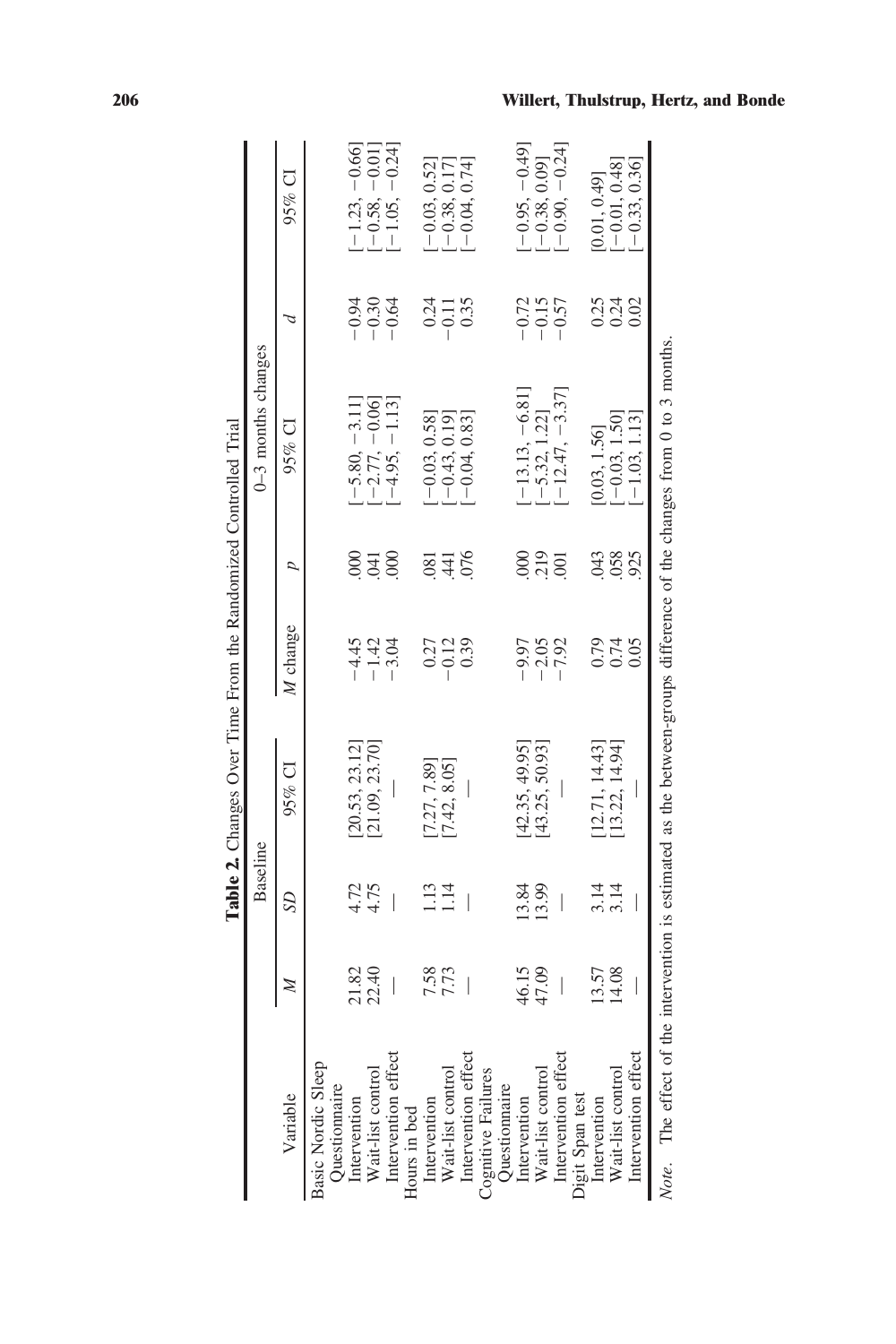From this point, the two groups were no longer comparable in a randomized controlled design. However, the two groups were still followed independently and continued to supply information on the effect of the intervention. Table 3 shows the analysis on scores of the BNSQ, number of hours spent in bed, and scores on the CFQ and the Digit Span test in the 3- to 6-month timeframe for the intervention group as well as in the 3- to 9-month timeframe for the wait-list control group.

In the 3- to 6-month interval, no significant changes occurred within the intervention group, which was now no longer receiving treatment. On the two measures that improved significantly from baseline to 3 months (BNSQ and CFQ; see Table 2), the gains achieved were maintained at this 3-month follow-up.

From 3 to 6 months, the wait-list control group received the stress management intervention. Significant within-group changes occurred on the BNSQ  $(d = 0.33)$  and the CFQ  $(d = 0.63)$ . No significant changes were observed for hours spent in bed or the Digit Span test.

Finally, in the interval from 6 to 9 months, where the wait-list control group was being followed up 3 months after termination of treatment, no significant changes occurred on any of the measures.

#### **DISCUSSION**

The results indicate that subjectively experienced quality of sleep and amount of cognitive failures can be positively affected by a stress management program. In accordance with guidelines for the interpretation of effect sizes (J. Cohen, 1988), the effect of the intervention can be labeled as medium to large for quality of sleep and cognitive failures. In the follow-up part of the trial, the effects of the intervention were maintained on both measures as the timeframe moved beyond 3 months after baseline.

Regarding the number of hours spent in bed per night, we found no differences between the two groups. The mean time spent in bed fell between 7 and 8 hr for both groups at all time points, which is within the normal human range (Kronholm et al., 2008). When juxtaposing the changes in quality of sleep with hours spent in bed, one can infer that although both groups spent approximately the same number of hours in bed, the intervention group had more potential to recuperate during those hours, given the higher quality of sleep experienced, reflecting less trouble falling asleep, fewer nightly wakings, less proneness to early morning wakenings, and less morning and daytime fatigue.

One can compare the findings from the present study with cognitive– behavior therapy for primary insomnia, originating from the field of sleep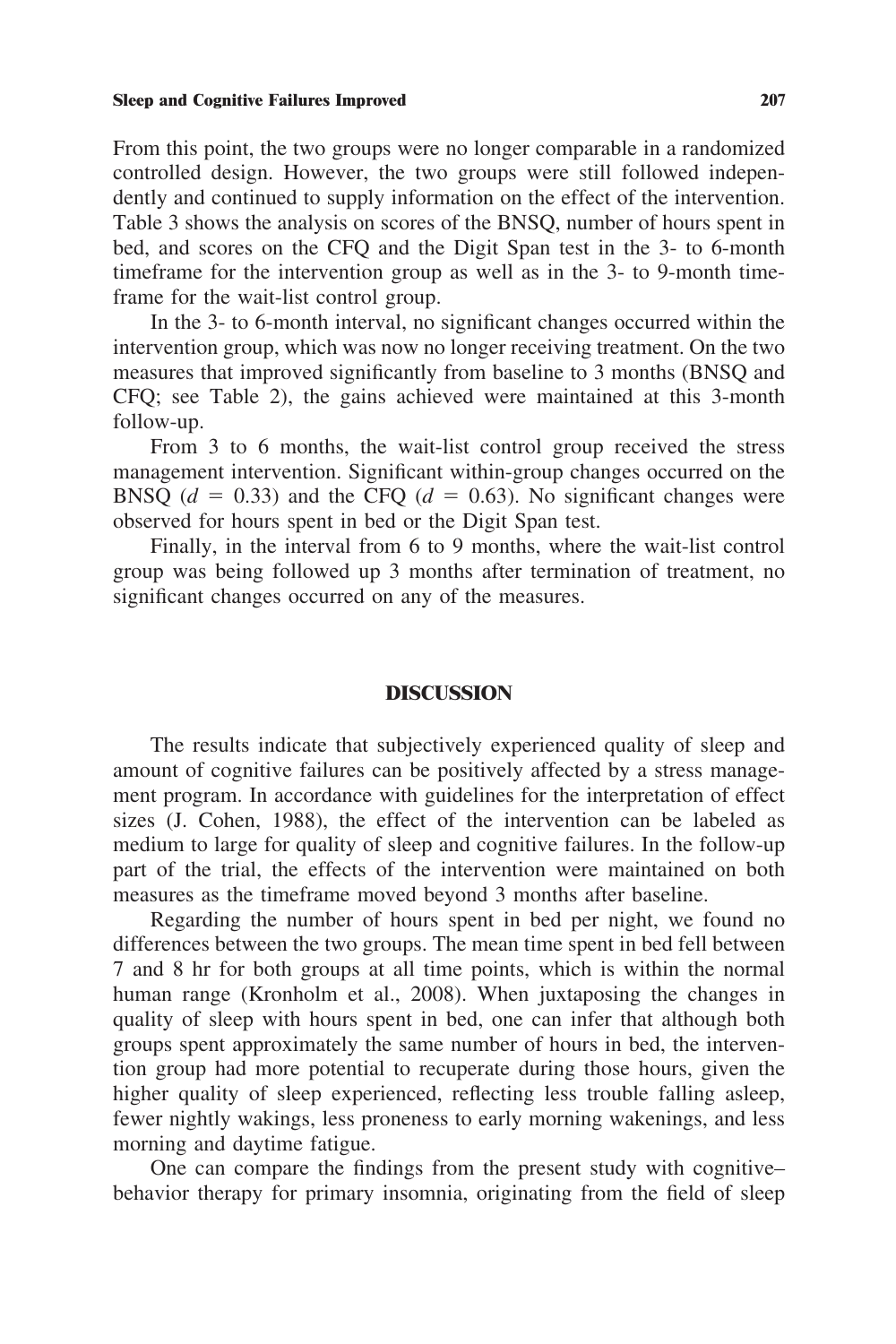|                                  |       | <b>Table 3.</b> Scores at 3 Months and Within-Group Changes Over Time From the Follow-Up Study |                            |                                             |                                                    |                    |                              |      |                                    |      |
|----------------------------------|-------|------------------------------------------------------------------------------------------------|----------------------------|---------------------------------------------|----------------------------------------------------|--------------------|------------------------------|------|------------------------------------|------|
|                                  |       | 3 months                                                                                       |                            | $3-6$ months                                |                                                    |                    |                              |      | $6-9$ months                       |      |
| Variable                         | Þ     |                                                                                                | 95% CI M change $p$ 95% CI |                                             |                                                    |                    | $d$ <i>M</i> change <i>p</i> |      | 95% CI                             |      |
| Basic Nordic Sleep Questionnaire |       |                                                                                                |                            |                                             |                                                    |                    |                              |      |                                    |      |
| Intervention                     | 17.37 | [16.03, 18.70]                                                                                 | $-0.13$                    |                                             |                                                    | $-0.03$            |                              |      |                                    |      |
| Wait-list control                | 20.98 | [19.65, 22.32]                                                                                 | $-1.58$                    | $.853[-1.52, 1.26]$<br>$.029[-3.00, -0.16]$ |                                                    | $-0.33$            | $-0.47$                      |      | $.546$ $[-2.00, 1.06]$ -0.10       |      |
| Hours in bed                     |       |                                                                                                |                            |                                             |                                                    |                    |                              |      |                                    |      |
| Intervention                     | 7.86  |                                                                                                | $-0.22$<br>$-0.17$         |                                             |                                                    | $-0.20$<br>$-0.15$ |                              |      |                                    |      |
| Wait-list control                | 7.61  | $[7.54, 8.18]$<br>$[7.29, 7.93]$                                                               |                            | $.171[-0.53, 0.09]$<br>$.299[-0.50, 0.15]$  |                                                    |                    | $-0.13$                      |      | $-478$ $[-0.49, 0.22]$ $-0.12$     |      |
| Cognitive Failures Quest         |       |                                                                                                |                            |                                             |                                                    |                    |                              |      |                                    |      |
| Intervention                     | 36.18 |                                                                                                | $-2.51$                    |                                             |                                                    | $-0.18$            |                              |      |                                    |      |
| Wait-list control                | 45.04 | $[32.32, 40.03]$<br>[41.14, 48.93]                                                             | $-8.95$                    |                                             | .121 [ $-5.70, 0.67$ ]<br>.000 [ $-12.32, -5.59$ ] | $-0.63$            | 0.00                         | .998 | $[-3.36, 3.36]$                    | 0.00 |
| Digit Span                       |       |                                                                                                |                            |                                             |                                                    |                    |                              |      |                                    |      |
| Intervention                     |       | $14.36$ [13.47, 15.25]                                                                         | 0.05                       | $.909[-0.75, 0.84]$                         |                                                    |                    |                              |      |                                    |      |
| Wait-list control                |       | $14.82$ [13.93, 15.71]                                                                         | 0.21                       | $.605$ [ $-0.60, 1.02$ ]                    |                                                    | 0.07               |                              |      | $-0.11$ .796 $[-0.96, 0.74]$ -0.04 |      |
|                                  |       |                                                                                                |                            |                                             |                                                    |                    |                              |      |                                    |      |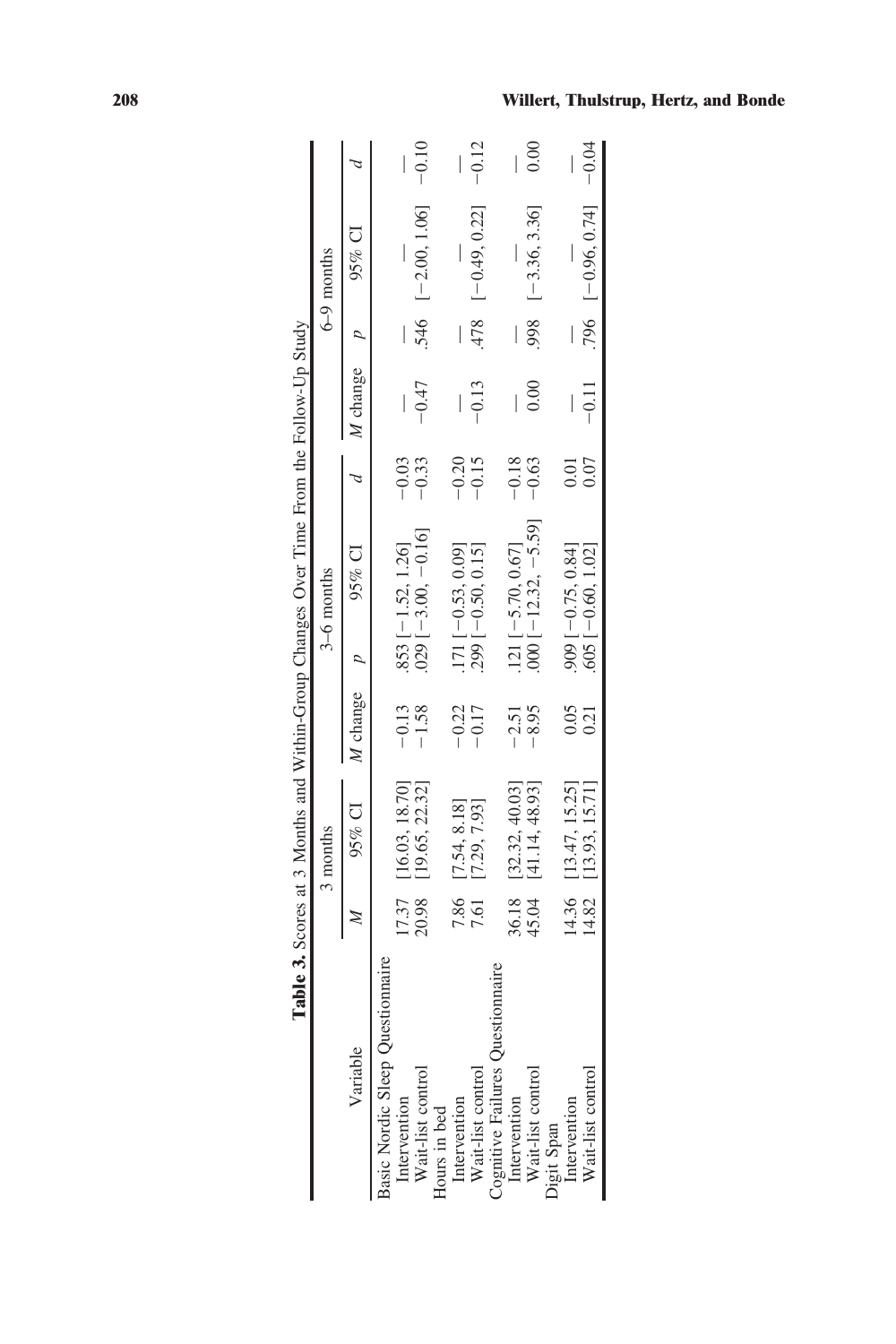research. In the present study, where symptoms of insomnia were comorbid with a wider range of symptoms associated with work-related stress, the stress management intervention provided reliable changes on measures of subjective sleep quality, although the intervention did not target sleep problems extensively.

On the Digit Span test, we observed no differences between the intervention and wait-list control condition. Within both groups, we found a rise over time in the participants' scores. This rise was in all probability a test–retest effect, which is commonly found in repeated neuropsychological testing (Lezak, 1995). When compared with the normative data from a Danish sample (Nielsen et al., 1989), scores on the Digit Span test are slightly above the sample means. There is no indication that participants in the present sample could not belong to the general population regarding working memory attention span. With the limited evidence presented here, there is no reason to assume that more fundamental neuropsychological impairments in working memory attention span have been sustained by the participants as a result of their prolonged stress reaction.

As mentioned in the introduction, impairment in cognitive performance measured by neuropsychological tests has been associated with chronic stress (Sandström et al., 2005). In the present context, participants had a stress reaction for up to 6 months, but participants with chronic stress conditions (i.e., more than 26 consecutive weeks of sick leave) were not included. This difference in sampling could account for some of the difference in the findings regarding cognitive impairment measured by neuropsychological testing.

Whether the Digit Span test is an appropriate measure of cognitive functioning can be debated. It was originally included in the study to obtain an objective measure of cognitive functioning to contrast the self-report data obtained with the CFQ. Methodological concerns in terms of practicability and feasibility also played a role in the selection of this measure. On the other hand, it may be too simple a tool to properly tap the complexities of the full scope of human memory and attention.

### **Limitations**

The wait-list control design imposes limitations regarding the conclusions one can draw compared with a conventional controlled design. Letting the wait-list control group cross over and receive the treatment has been an ethical and logistical consideration in attempting to ensure a high degree of motivation in the control group while still maintaining a partially controlled design. It was feared that participants randomized to a control condition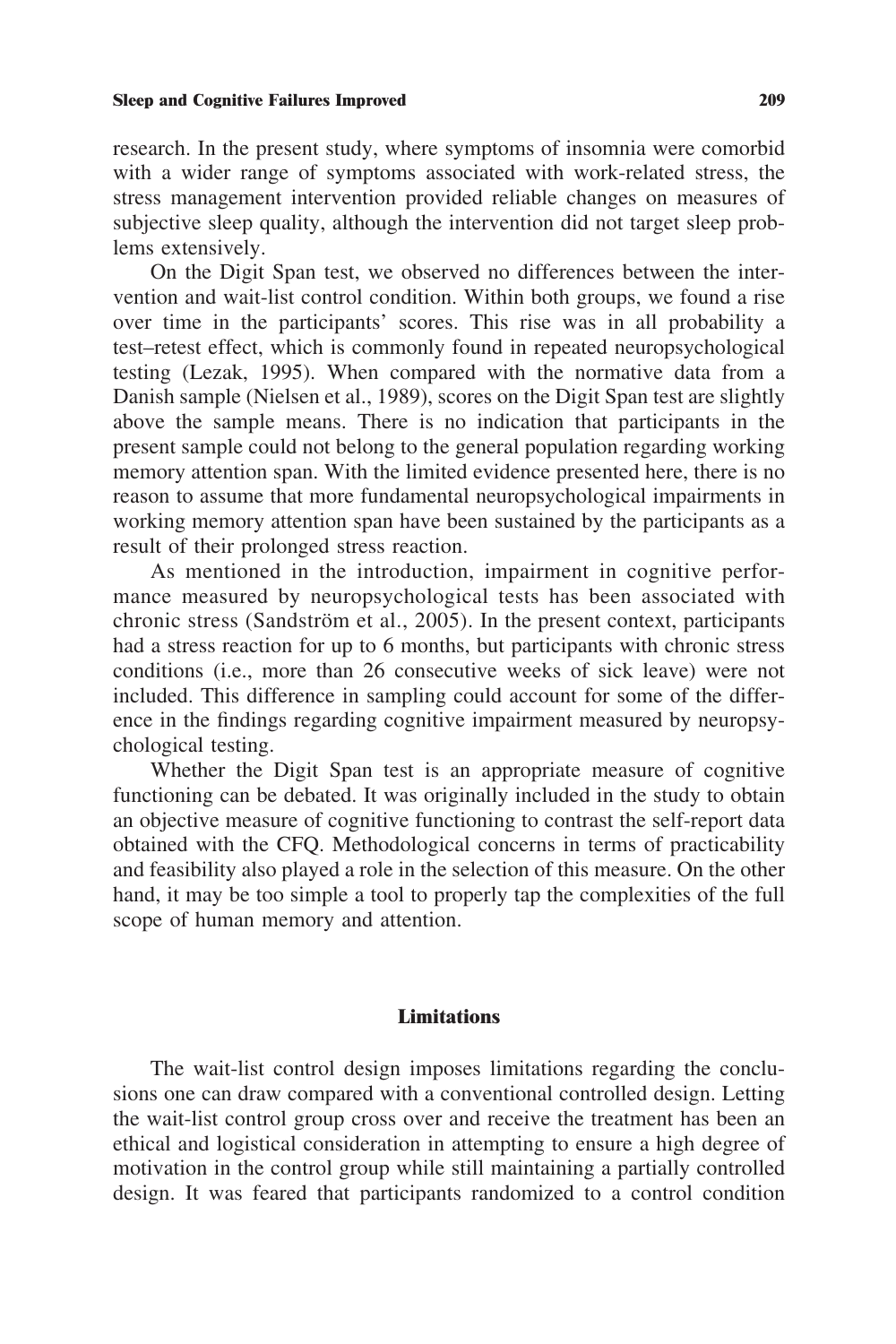throughout the trial would have low motivation to continue participating after their allocation or be prone to seek help elsewhere while acting as controls.

Apart from its practical and logistical considerations, it can be argued that the wait-list control design does offer an opportunity to investigate whether the effect of the intervention can be replicated in the wait-list control group when offered the intervention 3–6 months after baseline. The intervention effect on the two outcome measures in the randomized controlled part of the study, quality of sleep and cognitive failures, was mimicked when the wait-list control group received the intervention 3–6 months after baseline, as seen in Table 3.

The use of self-report data to assess sleep and everyday cognitive failures is a limitation of the current study, and may potentially reduce the weight of the conclusions one can draw. In an intervention trial, self-report data are vulnerable to participants' expectations of change rather than actual change. Also, in sleep research, objective and subjective measures of sleep are not always highly correlated. However, in a study by Ekstedt et al. (2006), patients suffering from severe occupational burnout had poorer quality of sleep on subjective and objective measures of sleep, but there may be differences between the study population assessed by Ekstedt et al. and our study population.

Relying mainly on self-report data highlights the emphasis we have put on a clinical practice perspective rather than a basic laboratory approach. As pointed out above, the subjective improvement in sleep and cognitive ability reported by the participants after the intervention, may not necessarily be reflected in an actual improvement in sleep if measured in the laboratory. However, from a clinical perspective, the subjective experience of better sleep and cognitive ability may positively affect participants' perception of their own work ability, and thus may promote actively managing their work situation.

We do not regard subjective and objective measures of sleep or cognitive ability as mutually exclusive. In future studies, we recommend that subjective measures of sleep and cognitive failures be used in conjunction with objective measures to further understanding of their interconnection.

### **Comparisons and Evaluation of Findings**

To our knowledge, no previous studies have investigated the effect of a stress management intervention on sleep and cognition. However, a number of studies have investigated the connection between stress and either sleep or impairment in cognitive ability.

A strong association has been found between psychosocial strain experienced at work and poor quality of sleep (Eriksen, Bjorvatn, Bruusgaard, &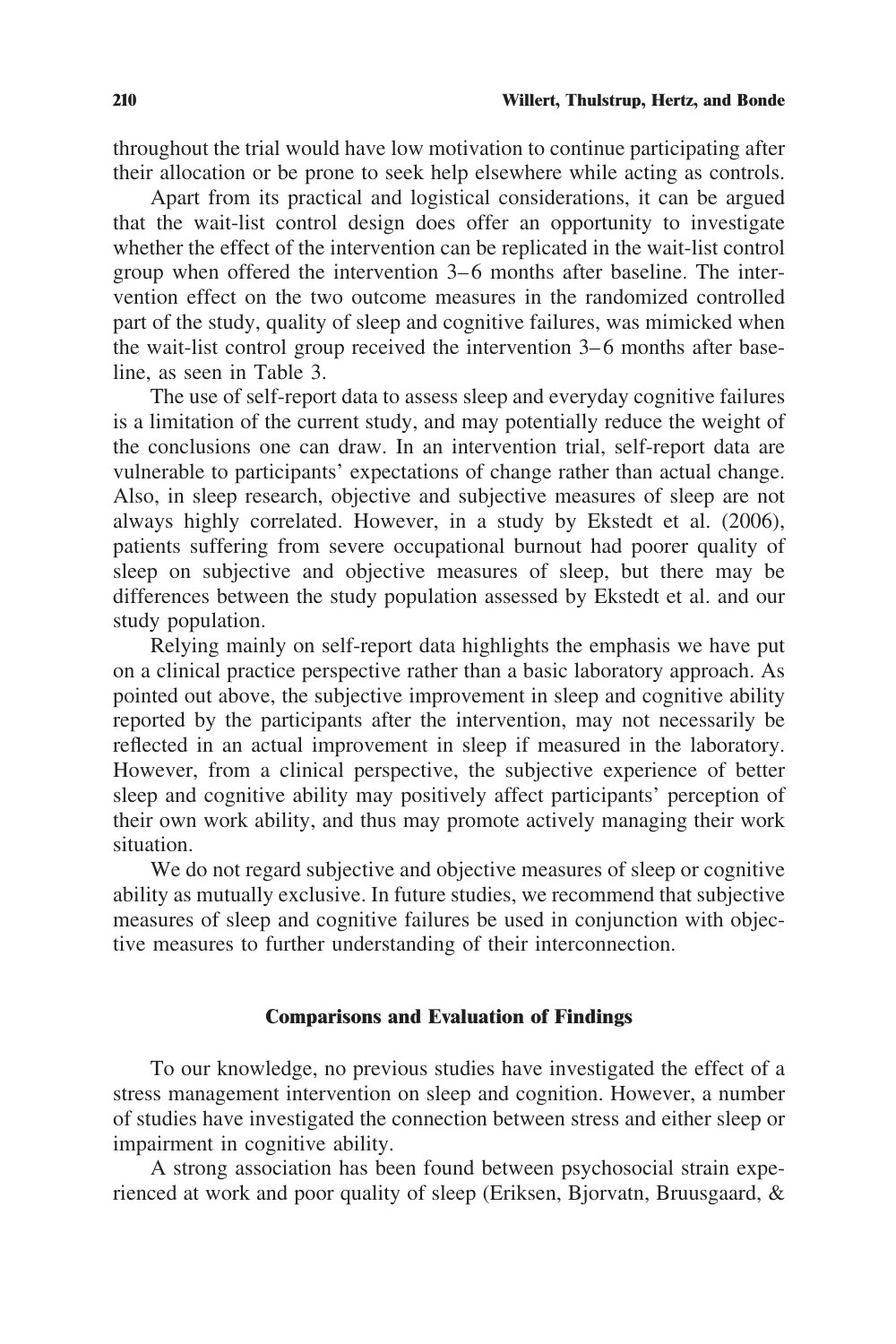Knardahl, 2008; Knudsen, Ducharme, & Roman, 2007; Kudielka et al., 2004). In the light of these findings, we propose that the stress management intervention is effective in lowering the perceived psychosocial work strain and improves the quality of sleep experienced.

Work stress has been associated with cognitive failures (Mahoney et al., 1998; Van Der Linden et al., 2005). In a similar fashion to the argument made on stress and sleep, we propose that lowering the participants' stress through a stress management intervention also lowers the amount of cognitive failures.

In terms of clinical relevance, the findings from the present study point to the stress management intervention's impact on areas critical for performing at work. Occupational injuries (Akerstedt, Fredlund, Gillberg, & Jansson, 2002) and loss in productivity (Ricci, Chee, Lorandeau, & Berger, 2007) have been associated with fatigue and poor quality of sleep. Poor sleep and fatigue have also been associated with long-term sick leave absence (Akerstedt et al., 2007), which is a burden on organizations and society that has been increasingly reported in countries across the European Union in recent years (Borg et al., 2000). In this light, an intervention that improves quality of sleep, reduces fatigue, and improves everyday cognitive performance is an asset for both the individual and the employing organization.

### **Conclusion**

In conclusion, this study has shown that the stress management intervention has a medium effect on improving self-reported quality of sleep and reducing reports of everyday cognitive failures when compared with a wait-list control condition. The gains achieved during the intervention were maintained at 3-month follow-up. Hours spent in bed per night and working memory attention span were within normal ranges and were not affected by the intervention.

### **REFERENCES**

Akerstedt, T. (2006). Psychosocial stress and impaired sleep. *Scandinavian Journal of Work, Environment and Health, 32,* 493–501.

Akerstedt, T., Fredlund, P., Gillberg, M., & Jansson, B. (2002). A prospective study of fatal occupational accidents—Relationship to sleeping difficulties and occupational factors. *Journal of Sleep Research, 11,* 69–71.

Akerstedt, T., Kecklund, G., Alfredsson, L., & Selen, J. (2007). Predicting long-term sickness absence from sleep and fatigue. *Journal of Sleep Research, 16,* 341–345.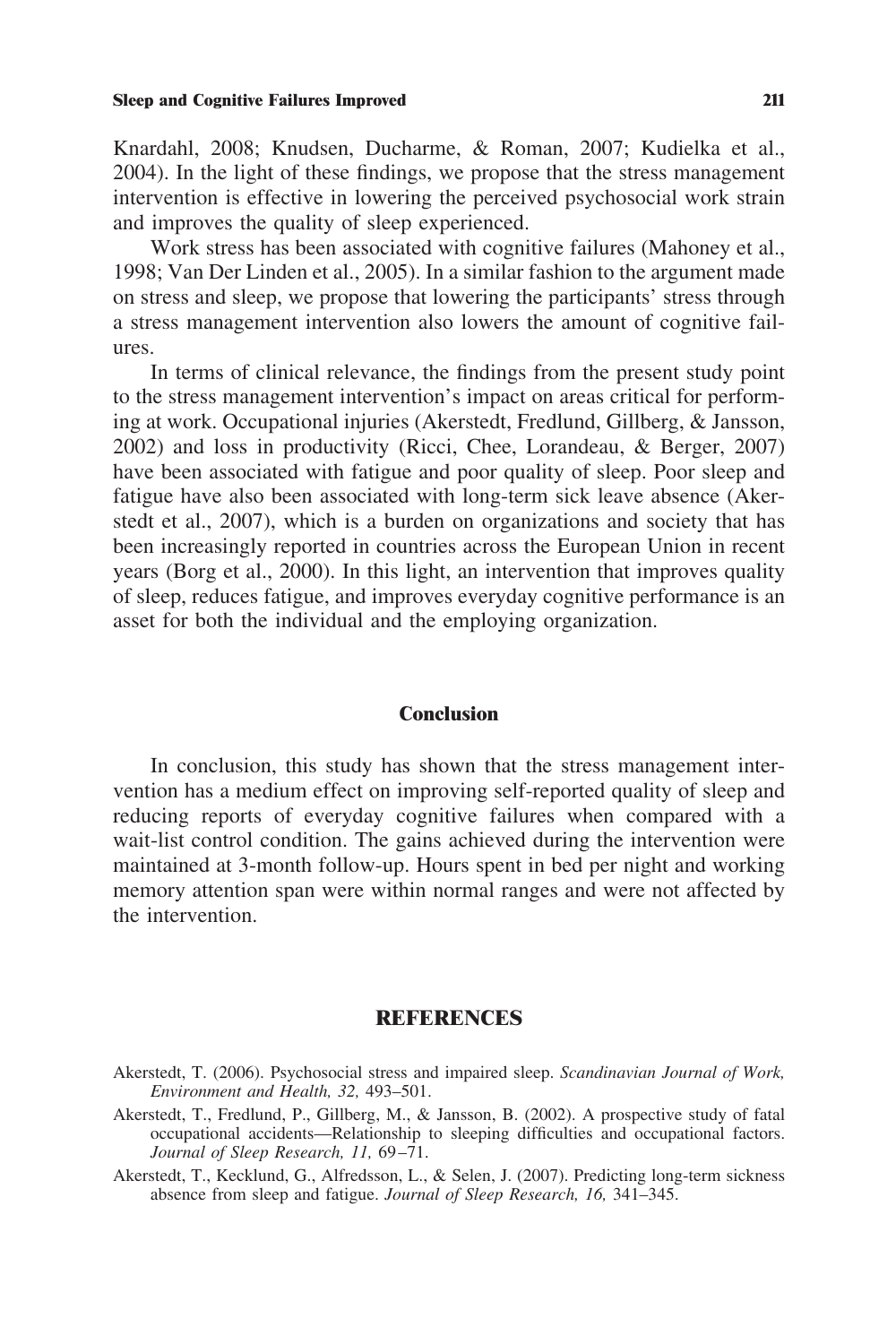- Beck, A., Rush, A., Shaw, B., & Emery, G. (1979). *Cognitive therapy of depression*. New York: Guilford Press.
- Beersma, D. G. (1998). Models of human sleep regulation. *Sleep Medicine Reviews, 2,* 31–43.
- Bootzin, R. (2000). Cognitive–behavioral treatment of insomnia: Knitting up the ravelled sleeve of care. In D. T. Kenny, J. G. Carlson, F. J. McGuigan, & J. L. Sheppard (Eds.), *Stress and health: Research and clinical applications* (pp. 243–266). Amsterdam, the Netherlands: Harwood Academic.
- Borg, V., Brouwers, A., Kuhn, K., Neboit, M., Me´reau, P., & Nogareda, S. (2000). *Research on work-related stress*. Brussels, Belgium: European Agency for Safety and Health at Work.
- Broadbent, D. E., Cooper, P. F., FitzGerald, P., & Parkes, K. R. (1982). The Cognitive Failures Questionnaire (CFQ) and its correlates. *British Journal of Clinical Psychology, 21* (Pt. 1),  $1 - 16$ .
- Brugha, T., Bebbington, P., Tennant, C., & Hurry, J. (1985). The List of Threatening Experiences: A subset of 12 life event categories with considerable long-term contextual threat. *Psychological Medicine, 15,* 189–194.
- Cohen, J. (1988). *Statistical power analysis for the behavioral sciences*. Hillsdale, NJ: Erlbaum.
- Cohen, S., & Williamson, G. (1988). The social psychology of health. In S. Spacapan & S. Oskamp (Eds.), *The social psychology of health: Claremont Symposium on Applied Social Psychology* (pp. 31–67). Newbury Park, CA: Sage.
- De Lange, A. H., Taris, T. W., Kompier, M. A. J., Houtman, I. L. D., & Bongers, P. M. (2004). The relationships between work characteristics and mental health: Examining normal, reversed and reciprocal relationships in a 4-wave study. *Work & Stress, 18,* 149–166.
- Ekstedt, M., Söderström, M., Åkerstedt, T., Nilsson, J., Søndergaard, H., & Aleksander, P. (2006). Disturbed sleep and fatigue in occupational burnout. *Scandinavian Journal of Work, Environment and Health, 32,* 121–131.
- Eriksen, W., Bjorvatn, B., Bruusgaard, D., & Knardahl, S. (2008). Work factors as predictors of poor sleep in nurses' aides. *International Archives of Occupational and Environmental Health, 81,* 301–310.
- Knudsen, H. K., Ducharme, L. J., & Roman, P. M. (2007). Job stress and poor sleep quality: Data from an American sample of full-time workers. *Social Science & Medicine, 64,* 1997–2007.
- Kripke, D. F., Garfinkel, L., Wingard, D. L., Klauber, M. R., & Marler, M. R. (2002). Mortality associated with sleep duration and insomnia. *Archives of General Psychiatry, 59,* 131– 136.
- Kronholm, E., Partonen, T., Laatikainen, T., Peltonen, M., Härmä, M., Hublin, C., ... Sutela, H. (2008). Trends in self-reported sleep duration and insomnia-related symptoms in Finland from 1972 to 2005: A comparative review and re-analysis of Finnish population samples. *Journal of Sleep Research, 17,* 54–62.
- Kudielka, B., Von Kanel, R., Gander, M. L., & Fischer, J. E. (2004). Effort-reward imbalance, overcommitment, and sleep in a working population. *Work & Stress, 18,* 167–178.
- Lezak, M. (1995). *Neuropsychological assessment* (3rd ed.). New York: Oxford University Press.
- Mahoney, A. M., Dalby, J. T., & King, M. C. (1998). Cognitive failures and stress. *Psychological Reports, 82*(Pt. 2), 1432–1434.
- Maslow, A. (1943). A theory of human motivation. *Psychological Review, 50,* 370–396.
- Miller, S., Duncan, B., Brown, J., Sparks, J., & Claud, D. (2003). The Outcome Rating Scale: A preliminary study of the reliability, validity and feasibility of a brief visual analog measure. *Journal of Brief Therapy, 2,* 91–100.
- Morgenthaler, T., Kramer, M., Alessi, C., Friedman, L., Boehlecke, B., Brown, T., . . . Swick, T. (2006). Practice parameters for the psychological and behavioral treatment of insomnia: An update. An American Academy of Sleep Medicine report. *Sleep, 29,* 1415–1419.